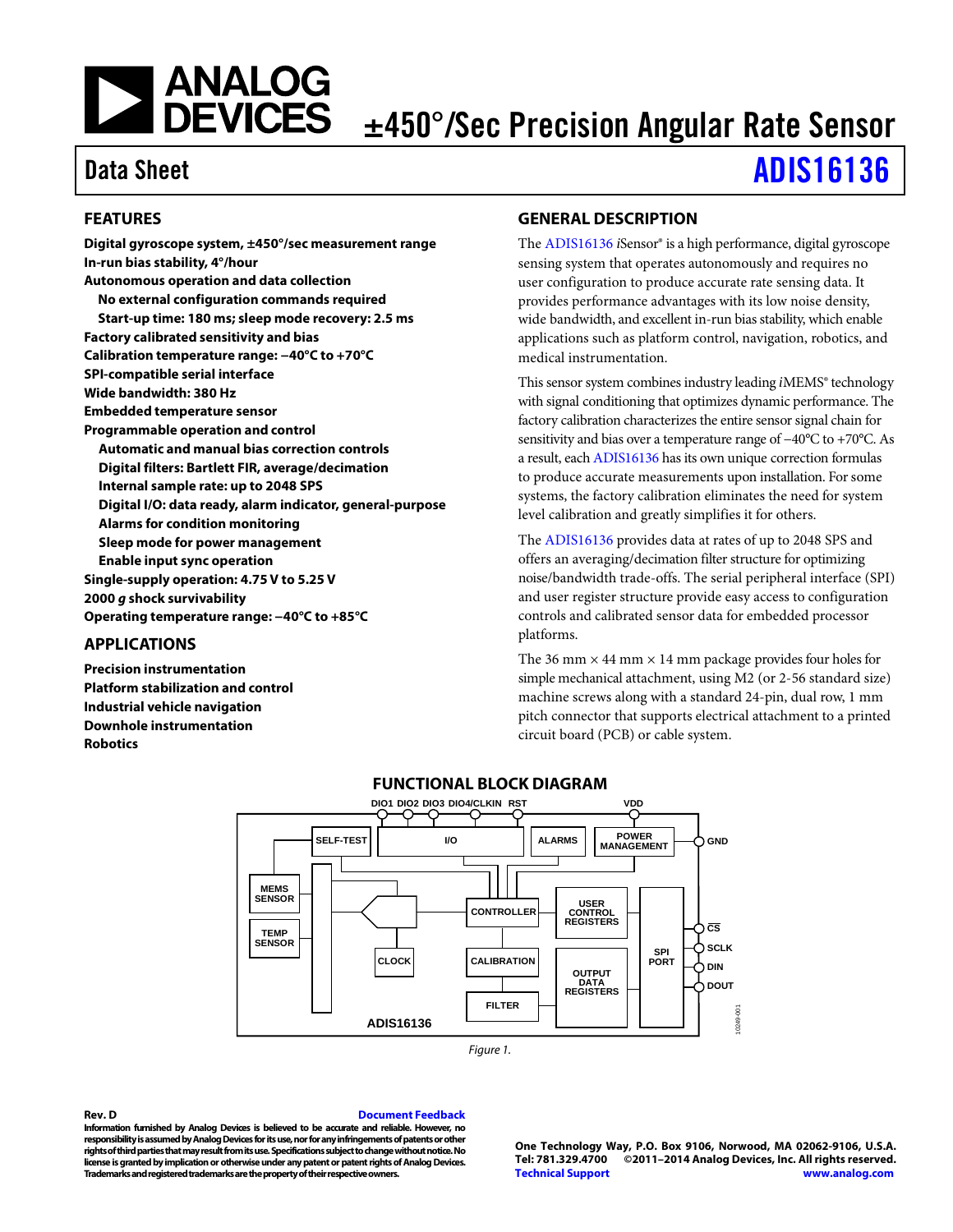### **ADIS16136**

### **TABLE OF CONTENTS**

### <span id="page-1-0"></span>**REVISION HISTORY**

| $2/14$ -Rev. C to Rev. D |  |
|--------------------------|--|
|                          |  |
|                          |  |
|                          |  |

### $9/13$ -Rev. B to Rev. C

| Changes to Prototype Interface Board Section, Figure 22, |  |
|----------------------------------------------------------|--|
|                                                          |  |

### $2/13$ -Rev. A to Rev. B

| Changes to Table 31 and Automatic Self Test Section  16 |  |
|---------------------------------------------------------|--|

### $11/11$ –Rev. 0 to Rev. A

Changes to Functional Times Parameters, Table 1 ....................... 3

### 10/11-Revision 0: Initial Version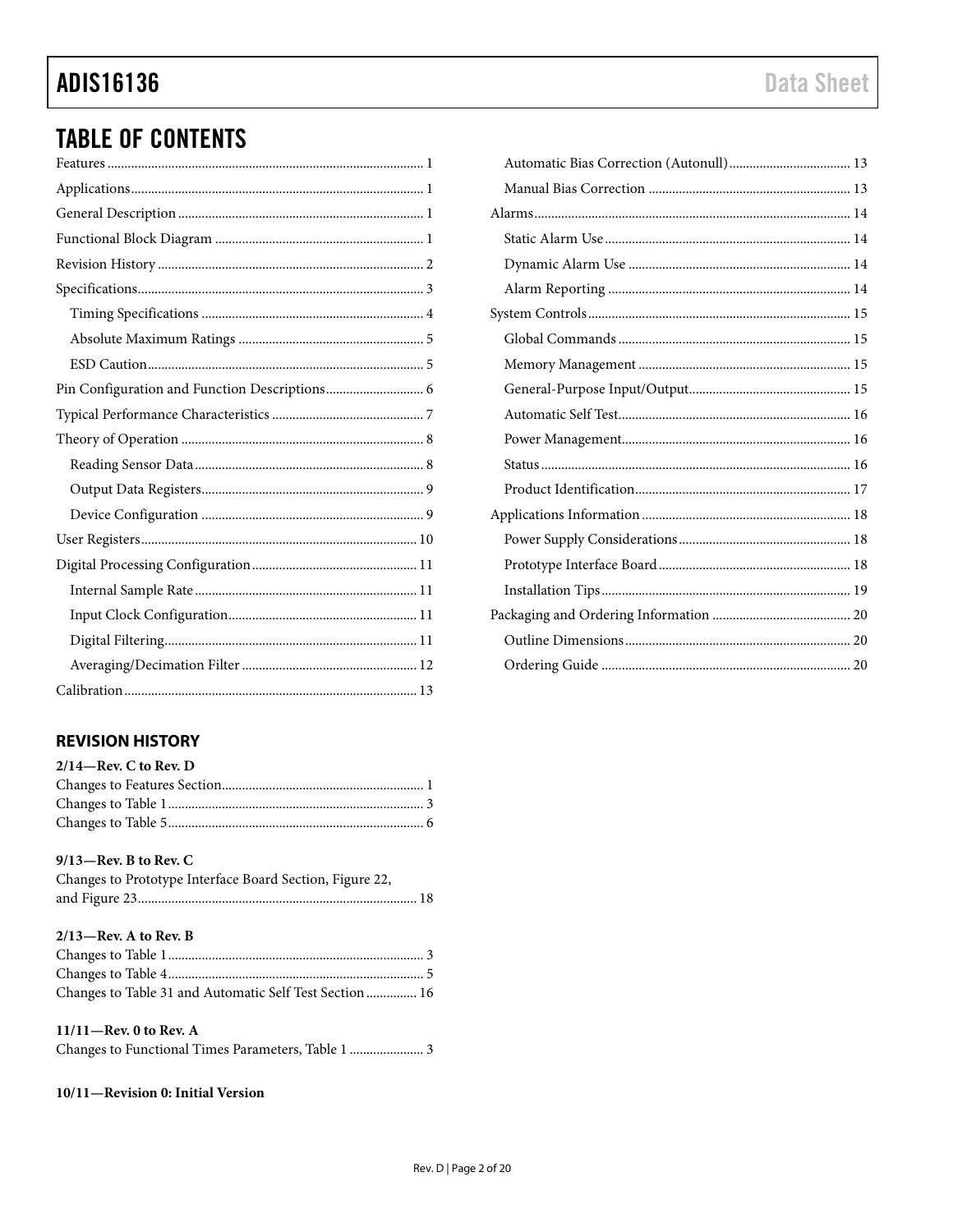### <span id="page-2-0"></span>**SPECIFICATIONS**

T<sub>A</sub> = 25°C, VDD = 5.0 V, angular rate = 0°/sec, dynamic range =  $\pm$ 450°/sec,  $\pm$ 1 g, unless otherwise noted.

### **Table 1.**

<span id="page-2-1"></span>

| <b>Parameter</b>                           | <b>Test Conditions/Comments</b>                                           | Min              | <b>Typ</b>      | <b>Max</b> | <b>Unit</b>               |
|--------------------------------------------|---------------------------------------------------------------------------|------------------|-----------------|------------|---------------------------|
| <b>GYROSCOPES</b>                          |                                                                           |                  |                 |            |                           |
| Dynamic Range                              |                                                                           | ±450             |                 | ±480       | $\degree$ /sec            |
| Sensitivity                                | GYRO_OUT, GYRO_OUT2 (24 bits)                                             |                  | $7.139x10^{-5}$ |            | °/sec/LSB                 |
| Repeatability <sup>1</sup>                 | $-40^{\circ}C \leq T_A \leq +70^{\circ}C$                                 |                  |                 | ±1         | $\%$                      |
| <b>Sensitivity Temperature Coefficient</b> | $-40^{\circ}$ C $\leq$ T <sub>A</sub> $\leq$ +70 $^{\circ}$ C, 1 $\sigma$ |                  | ±35             |            | ppm/°C                    |
| Nonlinearity                               | Best fit straight line, ±400°/sec                                         |                  | ±0.01           |            | % of FS                   |
| Bias Repeatability <sup>1, 2</sup>         | $-40^{\circ}C \leq T_A \leq +70^{\circ}C$ , 1 $\sigma$                    |                  | ±0.15           |            | $\degree$ /sec            |
| <b>Bias Temperature Coefficient</b>        | $-40^{\circ}C \leq T_A \leq +70^{\circ}C$ , 1 $\sigma$                    |                  | ±0.00125        |            | °/sec/°C                  |
| In-Run Bias Stability                      | 25°C, SMPL_PRD = 0x000F                                                   |                  | 4               |            | $^{\circ}/\text{hr}$      |
| Angular Random Walk                        | 1 σ, 25 $°C$                                                              |                  | 0.167           |            | $\frac{\circ}{\sqrt{hr}}$ |
| Linear Acceleration Effect on Bias         | $1\sigma$                                                                 |                  | 0.017           |            | $\degree$ /sec/g          |
| <b>Bias Voltage Sensitivity</b>            | $VDD = 4.75 V$ to 5.25 V, 1 $\sigma$                                      |                  | ±0.08           |            | $\degree$ /sec/V          |
| Misalignment                               | Axis-to-frame (package)                                                   |                  | ±1.0            |            | Degrees                   |
| <b>Output Noise</b>                        | No filtering                                                              |                  | 0.11            |            | °/sec rms                 |
| <b>Rate Noise Density</b>                  | $f = 25$ Hz, no filtering                                                 |                  | 0.00357         |            | °/sec/√Hz rms             |
| 3 dB Bandwidth                             |                                                                           |                  | 380             |            | Hz                        |
| Sensor Resonant Frequency                  |                                                                           | 15.5             | 17.5            | 20         | kHz                       |
| LOGIC INPUTS <sup>3</sup>                  |                                                                           |                  |                 |            |                           |
| Input High Voltage, VIH                    |                                                                           | 2.0              |                 |            | $\vee$                    |
| Input Low Voltage, V <sub>II</sub>         |                                                                           |                  |                 | 0.8        | V                         |
| Logic 1 Input Current, I <sub>H</sub>      | $V_{\text{H}}$ = 3.3 V                                                    |                  | $\pm 0.2$       | ±1         | μA                        |
| Logic 0 Input Current, I <sub>L</sub>      | $V_{IL} = 0 V$                                                            |                  |                 |            |                           |
| All Pins Except RST                        |                                                                           |                  | 40              | 60         | μA                        |
| RST Pin                                    |                                                                           |                  | 80              |            | μA                        |
| Input Capacitance, C <sub>IN</sub>         |                                                                           |                  | 10              |            | pF                        |
| <b>DIGITAL OUTPUTS3</b>                    |                                                                           |                  |                 |            |                           |
| Output High Voltage, V <sub>OH</sub>       | $I_{\text{source}} = 1.6 \text{ mA}$                                      | 2.4              |                 |            | $\vee$                    |
| Output Low Voltage, V <sub>ol</sub>        | $I_{SINK} = 1.6 mA$                                                       |                  |                 | 0.4        | $\vee$                    |
| <b>FLASH MEMORY</b>                        | Endurance <sup>4</sup>                                                    | 10,000           |                 |            | Cycles                    |
| Data Retention <sup>4</sup>                | $T_1 = 85^{\circ}C$                                                       | 20               |                 |            | Years                     |
| <b>FUNCTIONAL TIMES<sup>5</sup></b>        | Time until data is available                                              |                  |                 |            |                           |
| Power-On Start-Up Time                     |                                                                           |                  | 245             |            | ms                        |
| Reset Recovery Time                        |                                                                           |                  | 128             |            | ms                        |
| Sleep Mode Recovery Time                   |                                                                           |                  | 2.5             |            | ms                        |
| Flash Memory Update                        |                                                                           |                  | 72              |            | ms                        |
| Flash Memory Self Test                     |                                                                           |                  | 21              |            | ms                        |
| <b>Automatic Sensor Self Test Time</b>     | SMPL_PRD $\neq$ 0x0000                                                    |                  | 245             |            | ms                        |
| <b>SAMPLE RATE</b>                         |                                                                           | 680 <sup>6</sup> |                 | 2048       | SPS                       |
| Internal Sample Rate Accuracy              | $SMPL$ PRD = 0x000F                                                       |                  |                 | ±3         | $\%$                      |
| Input Sync Clock Range                     | SMPL $PRD = 0x0000$                                                       | 680 <sup>6</sup> |                 | 2048       | Hz                        |
| POWER SUPPLY                               | Operating voltage range, VDD                                              | 4.75             | 5.0             | 5.25       | $\vee$                    |
| Power Supply Current                       | $SMPL$ PRD = 0x001F                                                       |                  | 120             |            | mA                        |
|                                            | Sleep mode                                                                |                  | 1.4             |            | mA                        |

<span id="page-2-2"></span><sup>1</sup> The Repeatability specifications represent analytical projections, which are based off of the following drift contributions and conditions: temperature hysteresis (−40°C to +70°C), electronics drift (High-Temperature Operating Life test: +85°C, 500 hours), drift from temperature cycling (JESD22, Method A104-C, Method N, 500 cycles, −40°C to +85°C), rate random walk (10 year projection), and broadband noise

<sup>2</sup> Bias repeatability describes a long-term behavior, over a variety of conditions. Short-term repeatability is related to the in-run bias stability and noise density specifications.<br><sup>3</sup> The digital I/O signals are drive

5 These times do not include thermal settling and internal filter response times, which may affect overall accuracy.

 $6$  The sync input clock and internal sampling clock function below the specified minimum value, at reduced performance levels.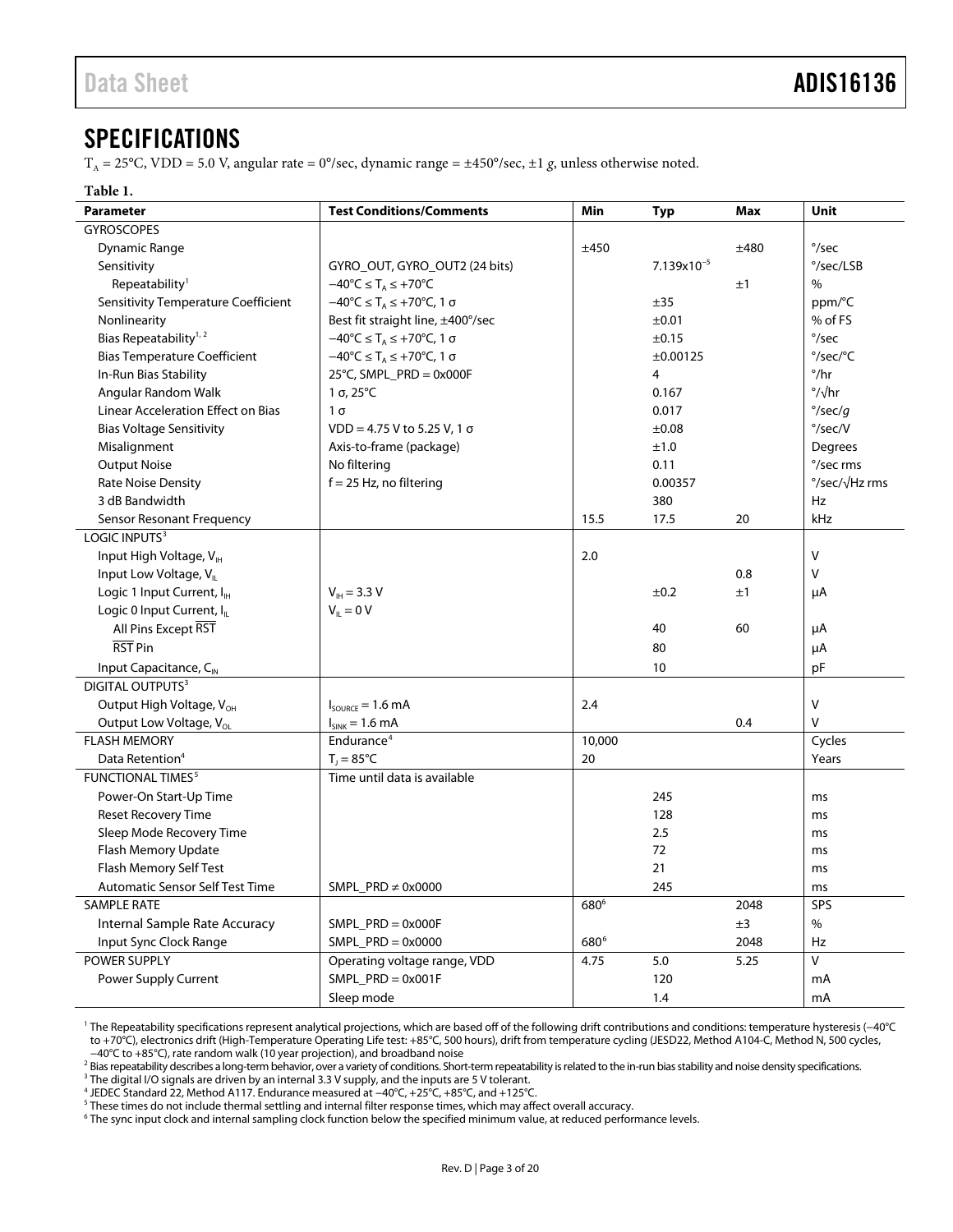### <span id="page-3-0"></span>**TIMING SPECIFICATIONS**

 $T_A = 25$ °C, VDD = 5 V, unless otherwise noted.

### **Table 2.**

|                                         |                                         |                  | <b>Normal Mode</b> |      |            |
|-----------------------------------------|-----------------------------------------|------------------|--------------------|------|------------|
| <b>Parameter</b>                        | <b>Description</b>                      | Min <sup>1</sup> | <b>Typ</b>         | Max  | Unit       |
| $f_{\text{SCLK}}$                       | Serial clock                            | 0.01             |                    | 2.5  | <b>MHz</b> |
| $t_{\text{STALL}}$                      | Stall period between data, see Figure 3 | 15               |                    |      | μs         |
| <b>T</b> READRATE                       | Read rate                               | 25               |                    |      | μs         |
| $t_{\overline{\text{CS}}}$              | Chip select to clock edge               | 48.8             |                    |      | ns         |
| $t_{DAV}$                               | DOUT valid after SCLK edge              |                  |                    | 25   | ns         |
| $t_{DSU}$                               | DIN setup time before SCLK rising edge  | 24.4             |                    |      | ns         |
| $t_{DHD}$                               | DIN hold time after SCLK rising edge    | 48.8             |                    |      | ns         |
| t <sub>SCLKR</sub> , t <sub>SCLKF</sub> | SCLK rise and fall times                |                  | 5                  | 12.5 | ns         |
| $t_{DR}$ , $t_{DF}$                     | DOUT rise and fall times                |                  | 5                  | 12.5 | ns         |
| $t_{SFS}$                               | CS high after SCLK edge                 | 0                |                    |      | ns         |
| $t_1$                                   | Input sync positive pulse width         | 5                |                    |      | μs         |
| t <sub>2</sub>                          | Input sync to data ready output         |                  | 300                |      | μs         |
| t <sub>3</sub>                          | Input sync period                       | 488              |                    |      | μs         |
| $t_{x}$                                 | Input sync low time                     | 100              |                    |      | μs         |

<sup>1</sup> Guaranteed by design and characterization but not tested in production.



<span id="page-3-7"></span><span id="page-3-6"></span><span id="page-3-5"></span><span id="page-3-4"></span><span id="page-3-3"></span><span id="page-3-2"></span><span id="page-3-1"></span>*Figure 4. Input Clock Timing Diagram*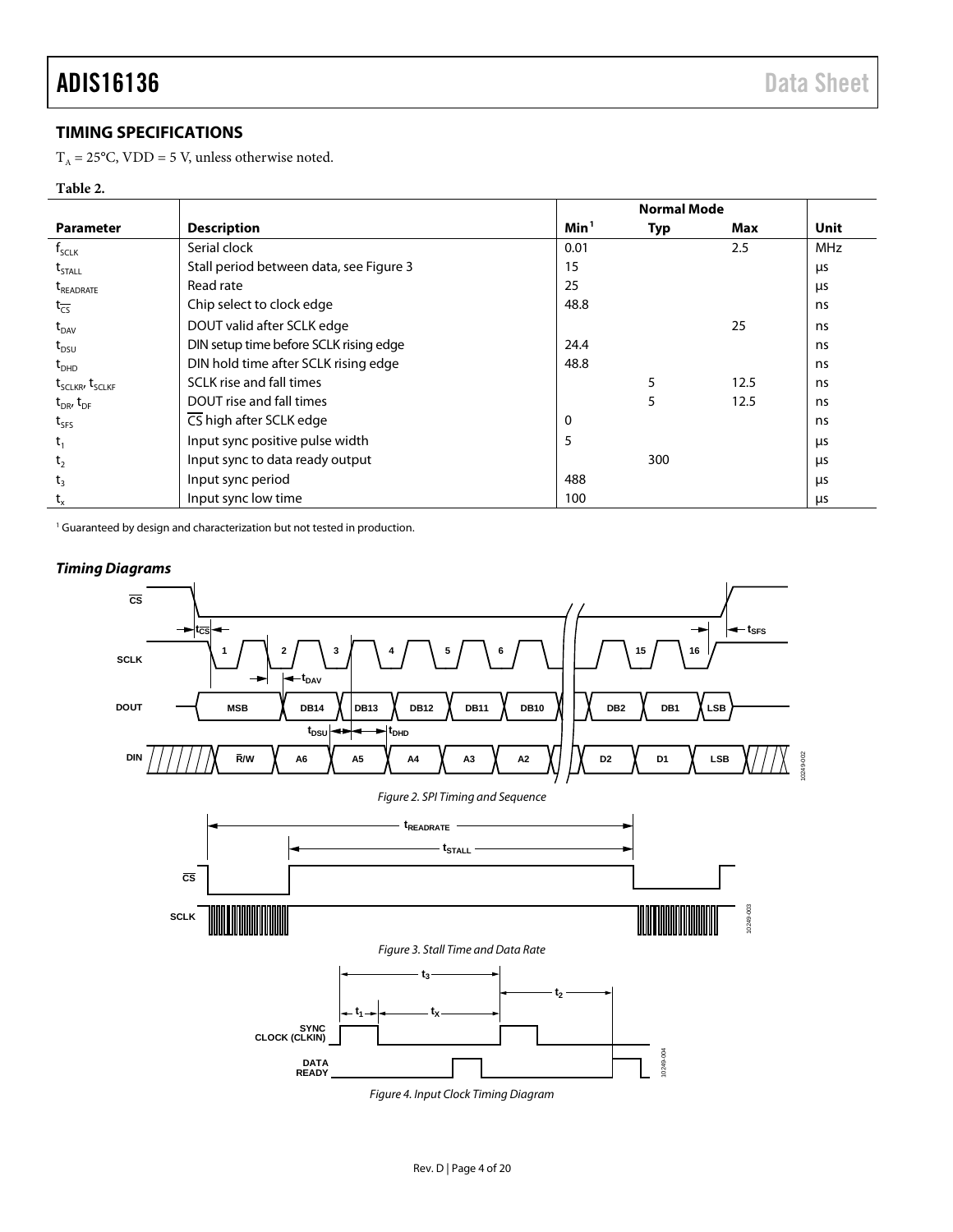### <span id="page-4-0"></span>**ABSOLUTE MAXIMUM RATINGS**

### **Table 3.**

| <b>Parameter</b>              | Rating                                             |
|-------------------------------|----------------------------------------------------|
| Acceleration                  |                                                    |
| Any Axis, Unpowered           | 2000 $q$                                           |
| Any Axis, Powered             | 2000 q                                             |
| VDD to GND                    | $-0.3$ V to $+6.0$ V                               |
| Digital Input Voltage to GND  | $-0.3$ V to $+5.3$ V                               |
| Digital Output Voltage to GND | $-0.3$ V to VDD + 0.3 V                            |
| Operating Temperature Range   | $-40^{\circ}$ C to $+85^{\circ}$ C                 |
| Storage Temperature Range     | $-65^{\circ}$ C to $+125^{\circ}$ C <sup>1,2</sup> |

 $1$  Extended exposure to temperatures outside the specified temperature range of −40°C to +105°C can adversely affect the accuracy of the factory calibration. For best accuracy, store the devices within the specified operating range of −40°C to +105°C.

<sup>2</sup> Although the device is capable of withstanding short term exposure to 150°C, long-term exposure threatens internal mechanical integrity.

Stresses above those listed under Absolute Maximum Ratings may cause permanent damage to the device. This is a stress rating only; functional operation of the device at these or any other conditions above those indicated in the operational section of this specification is not implied. Exposure to absolute maximum rating conditions for extended periods may affect device reliability.

#### **Table 4. Package Characteristics**

| Package Type                               |      | $\theta_{ir}$ | <b>Device</b><br>Weight |
|--------------------------------------------|------|---------------|-------------------------|
| 24-Lead Module with Connector<br>Interface | 15.7 |               | $1.48$ 31 a             |

### <span id="page-4-1"></span>**ESD CAUTION**



ESD (electrostatic discharge) sensitive device. Charged devices and circuit boards can discharge without detection. Although this product features patented or proprietary protection circuitry, damage may occur on devices subjected to high energy ESD. Therefore, proper ESD precautions should be taken to avoid performance degradation or loss of functionality.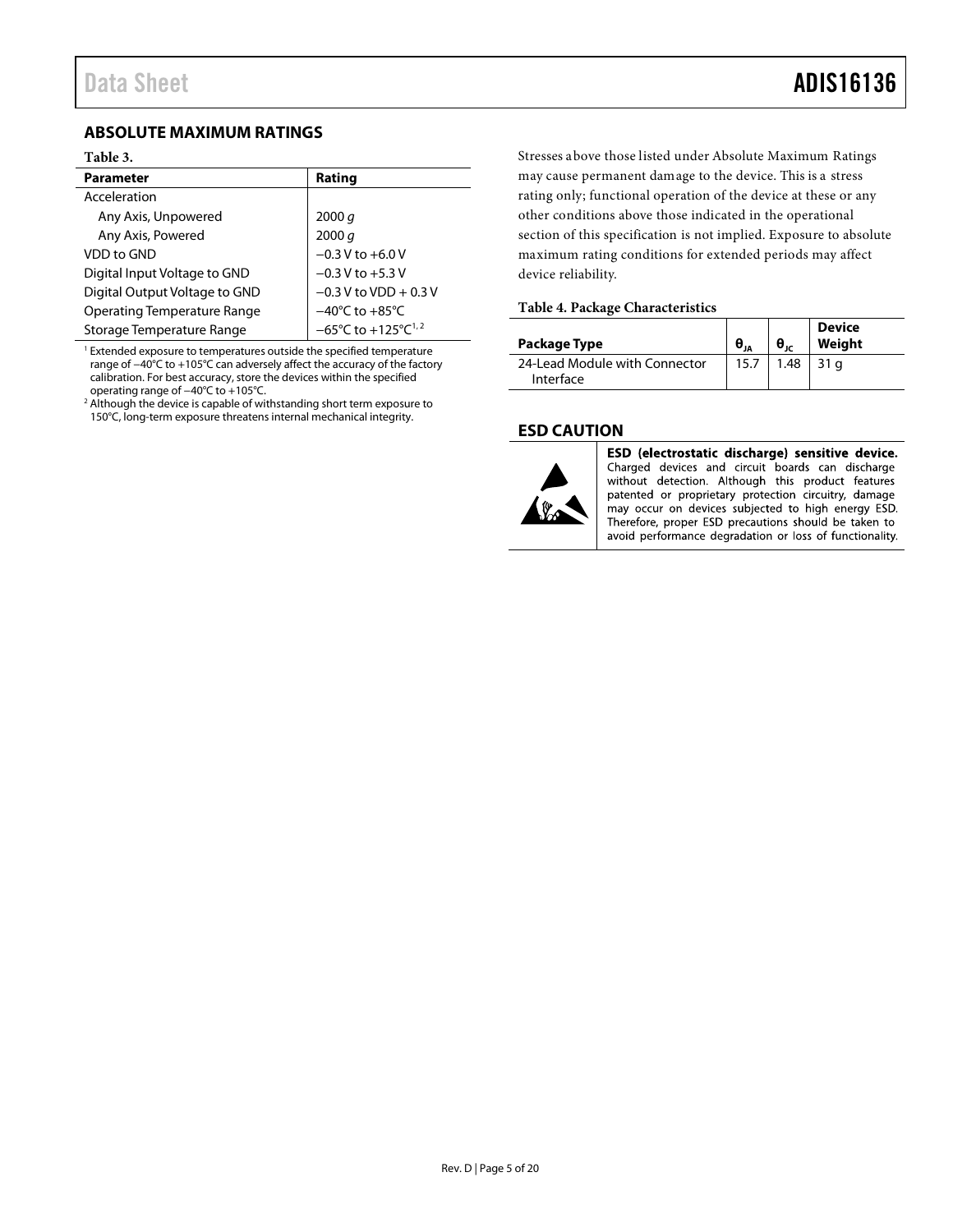### ADIS16136 Data Sheet

### <span id="page-5-0"></span>PIN CONFIGURATION AND FUNCTION DESCRIPTIONS



<span id="page-5-1"></span>**NOTES 1. PINS ARE NOT VISIBLE FROM THIS VIEW. THE PIN ASSIGNMENTS SHOWN REPRESENT THE MATING CONNECTOR ASSIGNMENTS. 2. USE SAMTEC CLM-112-02 OR EQUIVALENT.** 10249-005 10249-005

*Figure 5. Mating Connector Pin Assignments*



*Figure 6. Axial Orientation (Bottom Side Facing Up)*

10249-006

### <span id="page-5-2"></span>**Table 5. Pin Function Descriptions**

| Pin No.    | <b>Mnemonic</b>        | Type <sup>1</sup> | <b>Description</b>                                   |
|------------|------------------------|-------------------|------------------------------------------------------|
|            | DIO <sub>3</sub>       | 1/O               | Configurable Digital Input/Output.                   |
|            | DIO4/CLKIN             |                   | Configurable Digital Input/Output/Clock Input        |
| 3          | <b>SCLK</b>            |                   | <b>SPI Serial Clock.</b>                             |
| 4          | <b>DOUT</b>            | O                 | SPI Data Output. Clocks output on SCLK falling edge. |
| 5          | <b>DIN</b>             |                   | SPI Data Input. Clocks input on SCLK rising edge.    |
| 6          | $\overline{\text{CS}}$ |                   | SPI Chip Select.                                     |
|            | DIO <sub>1</sub>       | 1/O               | Configurable Digital Input/Output.                   |
| 8          | <b>RST</b>             |                   | Reset.                                               |
| 9          | DIO <sub>2</sub>       | I/O               | Configurable Digital Input/Output.                   |
| 10, 11, 12 | <b>VDD</b>             |                   | Power Supply.                                        |
| 13, 14, 15 | <b>GND</b>             | S                 | Power Ground.                                        |
| 16 to 24   | <b>DNC</b>             | N/A               | Do Not Connect. Do not connect to these pins.        |

I/O is input/output, I is input, O is output, S is supply, N/A is not applicable.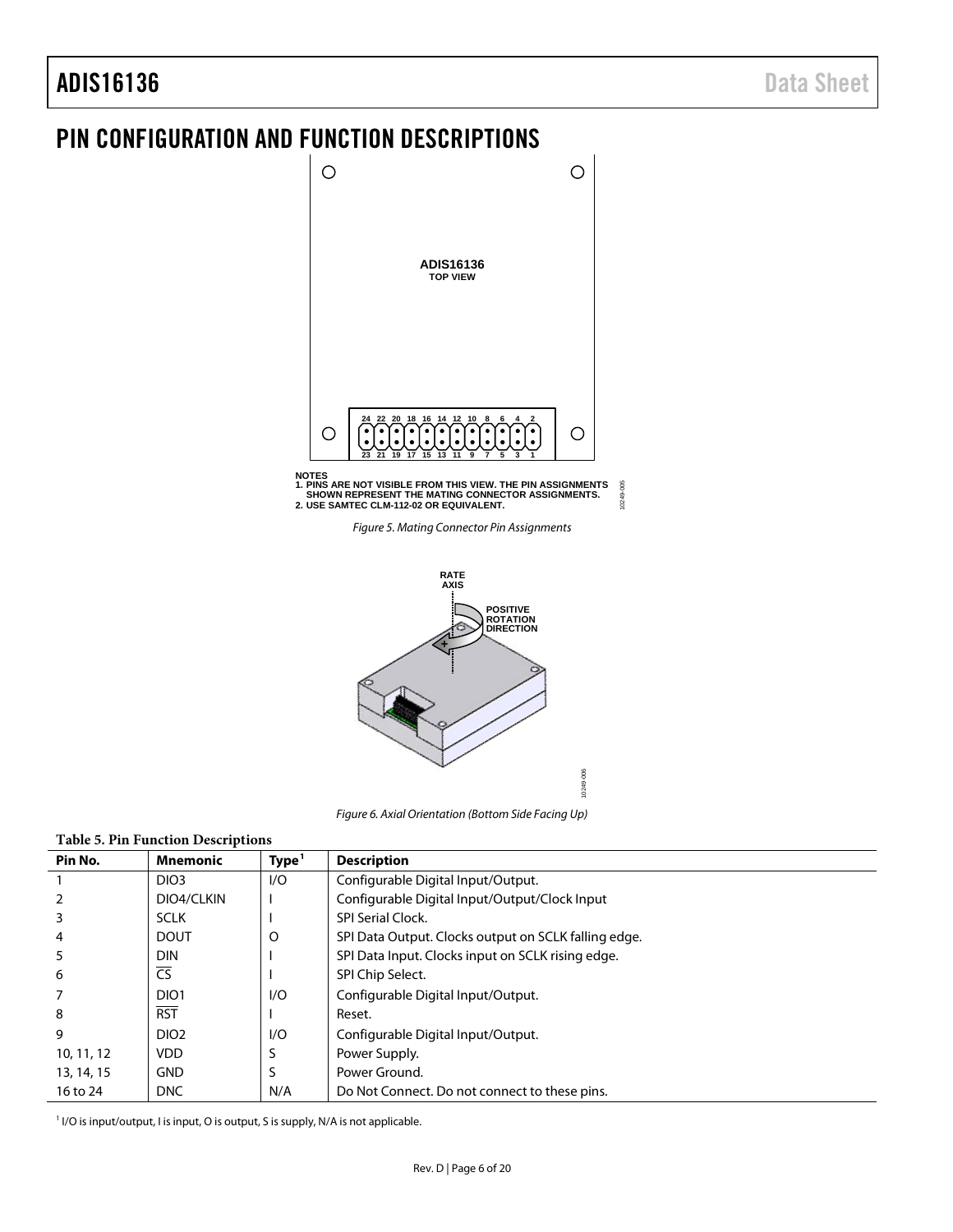### <span id="page-6-0"></span>TYPICAL PERFORMANCE CHARACTERISTICS



*Figure 7. Root Allan Variance, 5 V, 25°C, 1024 SPS*

<span id="page-6-1"></span>

*Figure 8. Sensitivity Error vs. Temperature, −40°C to +75°C to −40°C*



*Figure 9. Offset (Bias) Error vs. Temperature, −40°C to +75°C to −40°C*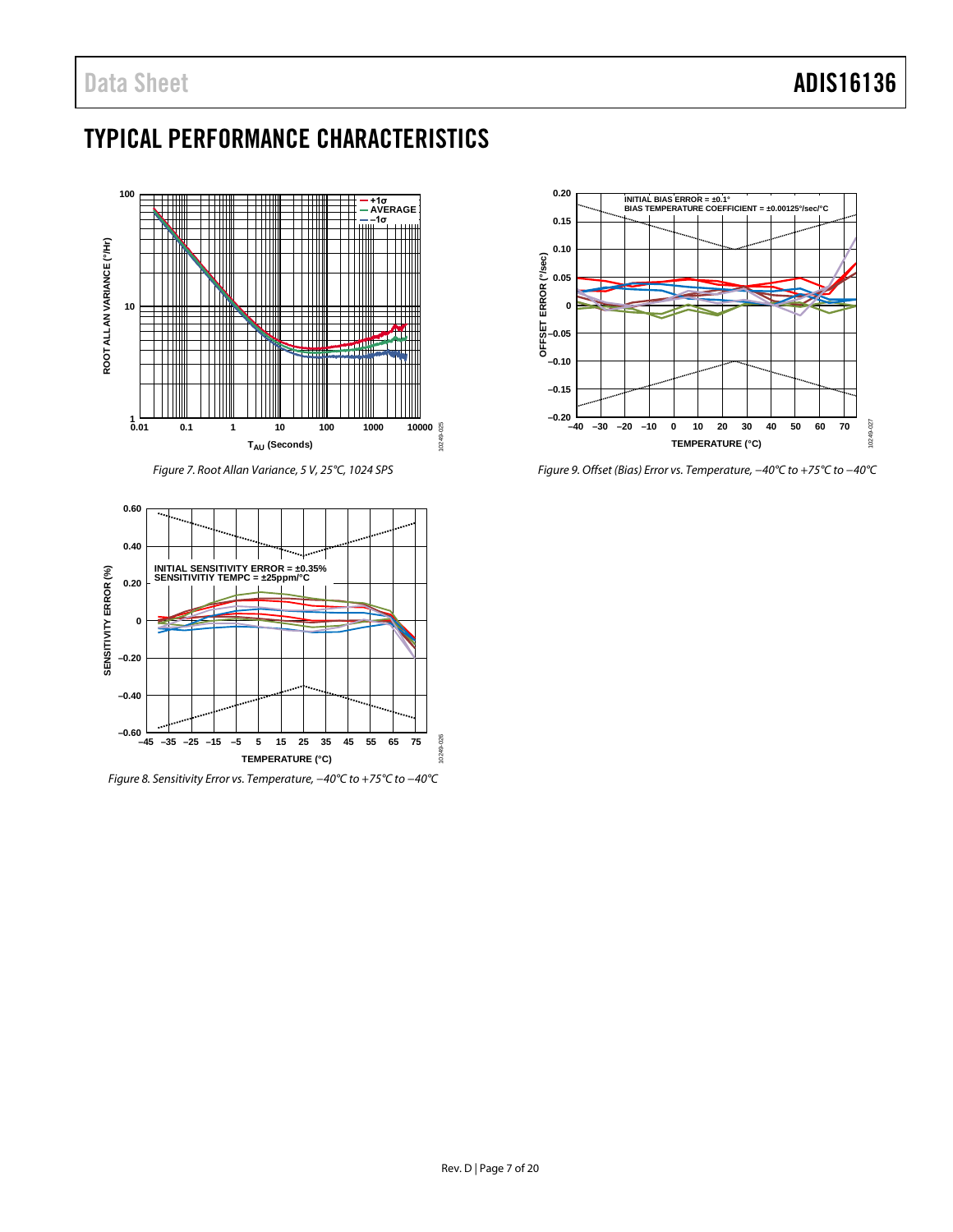### ADIS16136 Data Sheet

### <span id="page-7-0"></span>THEORY OF OPERATION

The [ADIS16136](http://www.analog.com/ADIS16136?doc=ADIS16136.pdf) is an autonomous system that requires no user initialization. As soon as it has a valid power supply, it initializes and starts sampling, processing, and loading sensor data into the output registers. After each sample cycle concludes, DIO1 pulses high. The SPI interface enables simple integration with many embedded processor platforms, as shown i[n Figure 10](#page-7-2) (electrical connection) and [Table 6](#page-7-3) (processor pin names and functions).



*Figure 10. Electrical Connection Diagram*

#### <span id="page-7-3"></span><span id="page-7-2"></span>**Table 6. Generic Master Processor Pin Names and Functions**

| <b>Pin Name</b> | <b>Function</b>            |
|-----------------|----------------------------|
| ςς              | Slave select               |
| <b>IRO</b>      | Interrupt request          |
| <b>MOSI</b>     | Master output, slave input |
| <b>MISO</b>     | Master input, slave output |
| א ורא           | Serial clock               |

The [ADIS16136](http://www.analog.com/ADIS16136?doc=ADIS16136.pdf) SPI interface supports full duplex serial communication (simultaneous transmit and receive) and uses the bit sequence shown in [Figure 13.](#page-7-4) [Table 7](#page-7-5) provides a list of the most common settings that require attention to initialize a processor serial port for the [ADIS16136](http://www.analog.com/ADIS16136?doc=ADIS16136.pdf) SPI interface.

| <b>Processor Setting</b> | <b>Description</b>                        |
|--------------------------|-------------------------------------------|
| Master                   | ADIS16136 operates as a slave             |
| SCLK Rate $\leq$ 2 MHz   | Maximum serial clock rate                 |
| SPI Mode 3               | $CPOL = 1$ (polarity), $CPHA = 1$ (phase) |

#### <span id="page-7-5"></span>**Table 7. Generic Master Processor SPI Settings**

16-Bit Mode Shift register/data length

### <span id="page-7-1"></span>**READING SENSOR DATA**

MSB First Mode Bit sequence

A single register read requires two 16-bit SPI cycles. The first cycle requests the contents of a register using the bit assignments in [Figure 13.](#page-7-4) Then, the register contents follow on DOUT during the second sequence[. Figure 11](#page-7-6) includes three single register reads in succession. In this example, the process starts with Pin 5, DIN = 0x0600, to request the contents of the GYRO\_OUT register and follows with 0x0400 to request the contents of the GYRO\_OUT2 register and with 0x0200 to request the contents of the TEMP\_OUT register. Full duplex operation enables processors to use the same 16-bit SPI cycle to read data from DOUT while requesting the next set of data on the DIN pin. [Figure 12](#page-7-7) provides an example of the four SPI signals when reading GYRO\_OUT in a repeating pattern.

<span id="page-7-7"></span><span id="page-7-6"></span>

10249-013

1249-013



**1. DOUT BITS ARE PRODUCED ONLY WHEN THE PREVIOUS 16-BIT DIN SEQUENCE STARTS WITH R/W = 0.**

<span id="page-7-4"></span>**2. WHEN CS IS HIGH, DOUT IS IN A THREE-STATE, HIGH-IMPEDANCE MODE, WHICH ALLOWS MULTIFUNCTIONAL USE OF THE LINE FOR OTHER DEVICES.**

*Figure 13. SPI Communication Bit Sequence*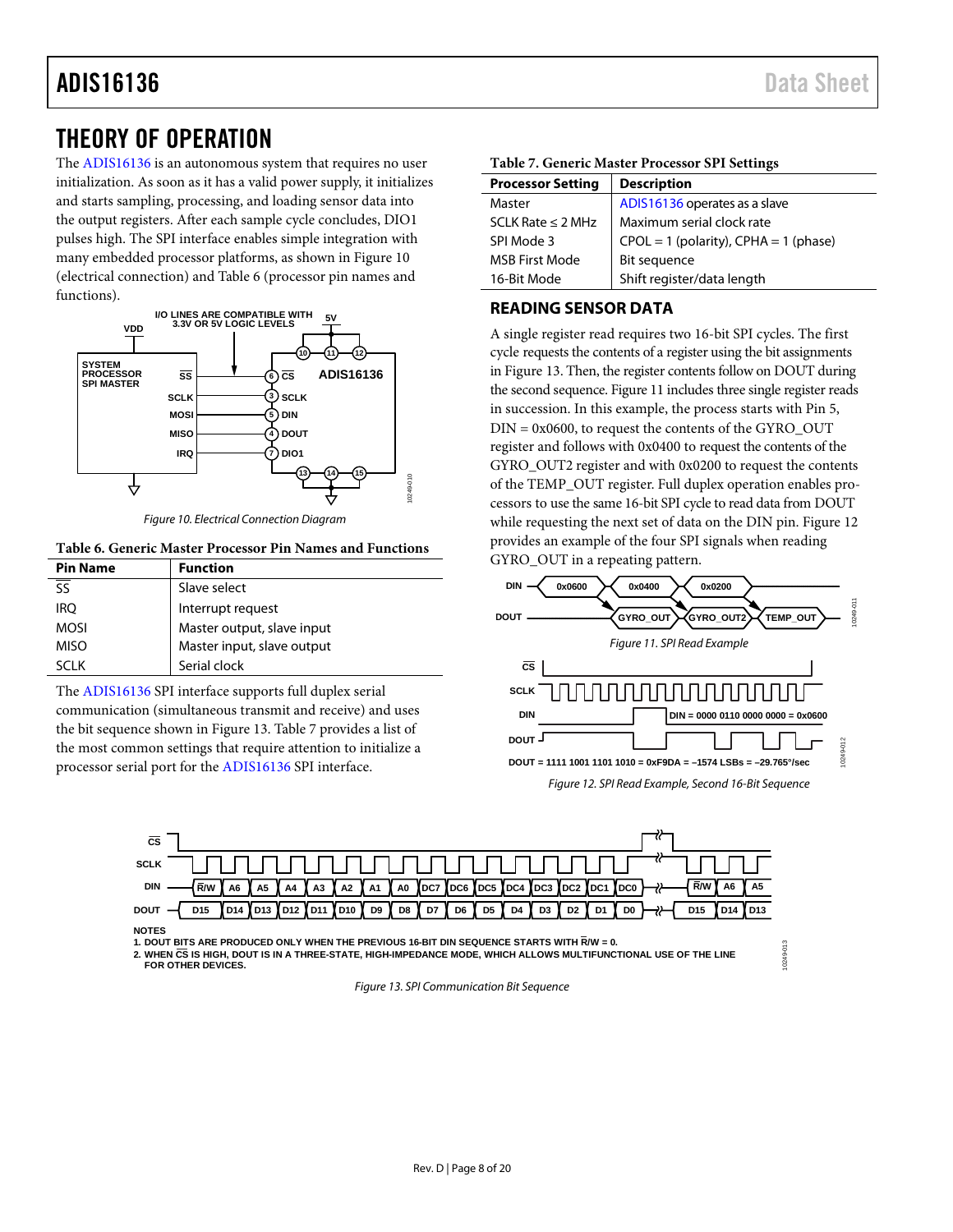### <span id="page-8-0"></span>**OUTPUT DATA REGISTERS**

#### **Table 8. Output Data Register Formats**

| Register        | <b>Address</b> | <b>Measurement</b>       |
|-----------------|----------------|--------------------------|
| TEMP OUT        | 0x02           | Internal temperature     |
| GYRO_OUT2       | 0x04           | Gyroscope, lower 16 bits |
| <b>GYRO OUT</b> | 0x06           | Gyroscope, upper 16 bits |

### *Rotation Rate (Gyroscope)*

GYRO\_OUT is the primary register for gyroscope output data and uses 16-bit twos complement format for its data. [Table 9](#page-8-3) provides the numerical format, and [Table 10](#page-8-4) provides several examples for converting digital data into °/sec.

#### <span id="page-8-3"></span>**Table 9. GYRO\_OUT Bit Descriptions**

| <b>Bits</b> | Description                                                                         |
|-------------|-------------------------------------------------------------------------------------|
| [15:0]      | Gyroscope data; twos complement, 0.018275°/sec per<br>LSB, $0^{\circ}/sec = 0x0000$ |

#### <span id="page-8-4"></span>**Table 10. GYRO\_OUT, Twos Complement Format**

| <b>Rotation Rate</b>    | <b>Decimal</b> | <b>Hex</b> | <b>Binary</b>       |
|-------------------------|----------------|------------|---------------------|
| $+450^{\circ}/sec$      | $+24.623$      | 0x602F     | 0110 0000 0010 1111 |
| $+0.03655^{\circ}/sec$  | $+2$           | 0x0002     | 0000 0000 0000 0010 |
| $+0.018275^{\circ}/sec$ | $+1$           | 0x0001     | 0000 0000 0000 0001 |
| $0^{\circ}/sec$         | $\Omega$       | 0x0000     | 0000 0000 0000 0000 |
| $-0.018275^{\circ}/sec$ | $-1$           | 0xFFFF     | 1111 1111 1111 1111 |
| $-0.03655^{\circ}/sec$  | $-2$           | 0xFFFE     | 1111 1111 1111 1110 |
| $-450^{\circ}/sec$      | $-24.623$      | 0x9FD1     | 1001 1111 1101 0001 |

The GYRO\_OUT2 register (se[e Table 11\)](#page-8-5) captures the bit growth associated with the decimation and FIR filters that are shown in [Figure 18](#page-11-1) using a MSB justified format. The bit growth starts with the MSB (GYRO\_OUT2[15]), is equal to the decimation rate setting in DEC\_RATE[4:0] (se[e Table 18\)](#page-11-2), and grows in the LSB direction as the decimation rate increases. See [Figure 14](#page-8-6) for more details.

#### <span id="page-8-5"></span>**Table 11. GYRO\_OUT2 Bit Descriptions**

| <b>Bits</b> | <b>Description</b>                                        |                                                 |           |
|-------------|-----------------------------------------------------------|-------------------------------------------------|-----------|
| [15:0]      |                                                           | Rotation rate data; resolution enhancement bits |           |
|             |                                                           |                                                 |           |
|             |                                                           | $D = DEC RATE[4:0]$<br>D.                       |           |
|             | <b>GYROSCOPE DATA</b>                                     | <b>NOT USED</b>                                 |           |
| 15          | GYRO OUT __________ 0 15 ______                           | GYRO OUT2                                       |           |
|             | 0.018275 °/sec<br>BIT WEIGHT =<br><b>ISB</b><br><b>ንD</b> | LSB = GYRO_OUT2[16-D]                           | 10249-014 |

*Figure 14. Gyroscope Output Format, DEC\_RATE[4:0] > 0* **BIT WEIGHT = 0.018275 2D LSB = GYRO\_OUT2[16-D] °/sec LSB**

#### <span id="page-8-6"></span>*Internal Temperature*

<span id="page-8-2"></span>The TEMP\_OUT register (se[e Table 12\)](#page-8-7) provides an internal temperature measurement that can be useful for observing relative temperature changes in the environment. [Table 13](#page-8-8) provides several coding examples for converting the 16-bit twos complement number into units for temperature (°C).

### <span id="page-8-7"></span>**Table 12. TEMP\_OUT Bit Descriptions**

| <b>Bits</b> | <b>Description</b>                                                                     |
|-------------|----------------------------------------------------------------------------------------|
| [15:0]      | Temperature data; twos complement, 0.010697°C per<br>LSB, $0^{\circ}C = 0 \times 0000$ |

### <span id="page-8-8"></span>**Table 13. Temperature, Twos Complement Format**

| <b>Temperature</b>    | <b>Decimal</b> | Hex    | <b>Binary</b>       |
|-----------------------|----------------|--------|---------------------|
| $+85^{\circ}$ C       | $+7946$        | 0x1F0A | 0001 1111 0000 1010 |
| +0.021394°C           | $+2$           | 0x0002 | 0000 0000 0000 0010 |
| +0.010697 $°C$        | $+1$           | 0x0001 | 0000 0000 0000 0001 |
| 0°C                   | $\Omega$       | 0x0000 | 0000 0000 0000 0000 |
| $-0.010697 °C$        | $-1$           | 0xFFFF | 1111 1111 1111 1111 |
| $-0.021394^{\circ}$ C | $-2$           | 0xFFFF | 1111 1111 1111 1110 |
| $-40^{\circ}$ C       | $-3739$        | 0xF165 | 1111 0001 0110 0101 |

### <span id="page-8-1"></span>**DEVICE CONFIGURATION**

The control registers listed in [Table 14](#page-9-1) provide a variety of user configuration options. The SPI provides access to these registers, one byte at a time, using the bit assignments shown in [Figure 13.](#page-7-4)  Each register has 16 bits, wherein Bits[7:0] represent the lower address and Bits[15:8] represent the upper address.

[Figure 15](#page-8-9) provides an example of writing 0x03 to Address 0x22 (DEC\_RATE[7:0]), using Pin 5, DIN = 0xA203. This example reduces the sample rate by a factor of 8 (see [Table 16\)](#page-10-4).



<span id="page-8-9"></span>*Figure 15. SPI Sequence for Setting the Decimate Rate to 8 (DIN = 0xA203)*

### *Dual Memory Structure*

Writing configuration data to a control register updates its SRAM contents, which are volatile. After optimizing each relevant control register setting in a system, set  $GLOB\_CMD[3] = 1 (DIN =$ 0xA808) to backup these settings in the nonvolatile flash memory. The flash back up process requires a valid power supply level for the entire 72 ms process time[. Table 14](#page-9-1) provides a user register memory map that includes a column of flash backup information. A "yes" in this column indicates that a register has a mirror location in flash and, when backed up properly, automatically restores itself during startup or after a reset[. Figure 16](#page-8-10) provides a diagram of the dual memory structure that is used to manage operation and store critical user settings.



<span id="page-8-10"></span>*Figure 16. SRAM and Flash Memory Diagram*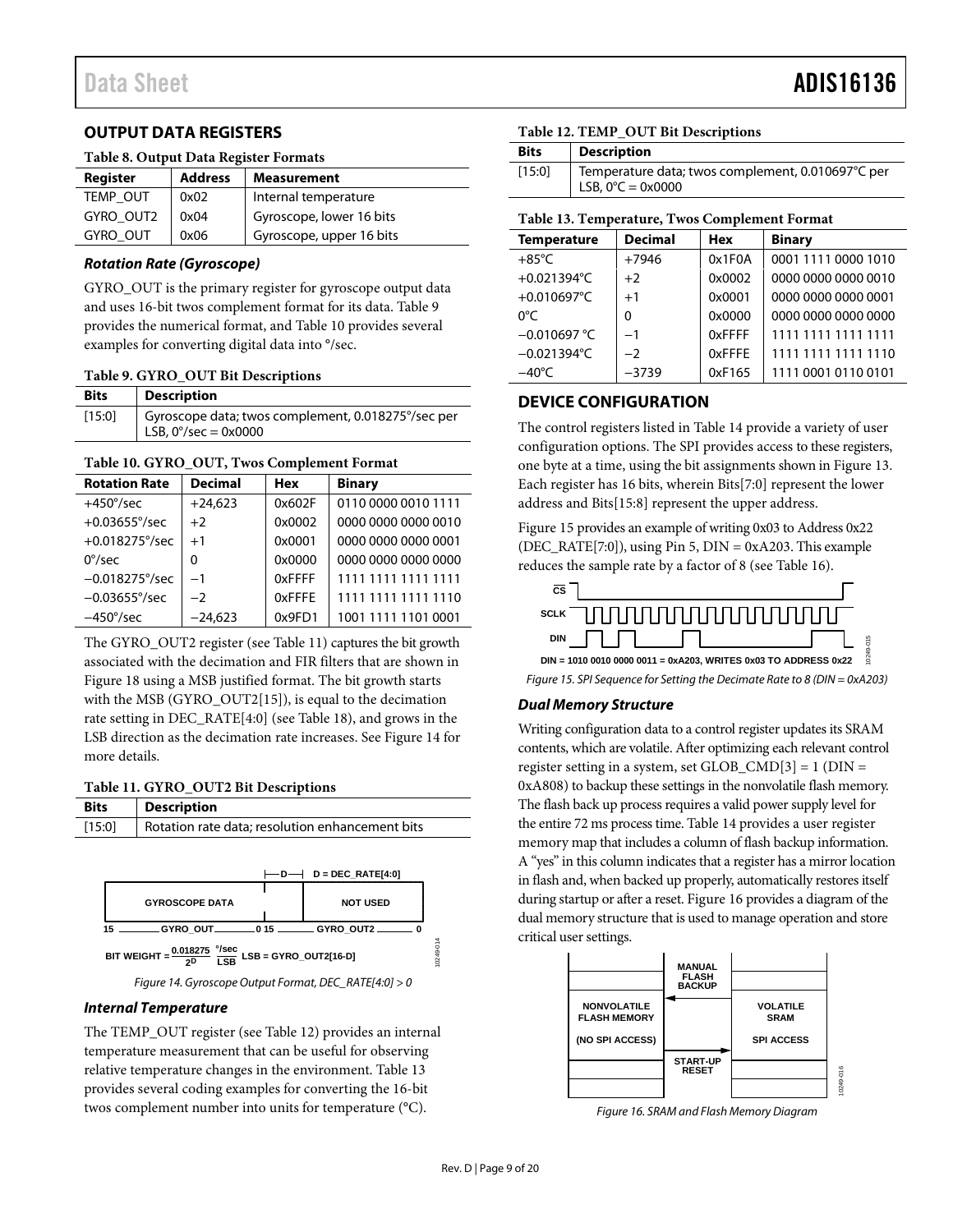### <span id="page-9-0"></span>USER REGISTERS

### <span id="page-9-1"></span>**Table 14. User Register Memory Map**

<span id="page-9-2"></span>

| <b>Name</b>         | R/W              | <b>Flash Backup</b> | Address <sup>1</sup> | <b>Default</b>   | <b>Register Description</b>                  | <b>Bit Descriptions</b> |
|---------------------|------------------|---------------------|----------------------|------------------|----------------------------------------------|-------------------------|
| FLASH_CNT           | $\mathsf{R}$     | Yes                 | 0x00                 | N/A <sup>2</sup> | Flash memory write count                     | Table 30                |
| TEMP_OUT            | R                | No                  | 0x02                 | N/A <sup>2</sup> | Output, temperature (internal)               | Table 12                |
| GYRO OUT2           | R                | No                  | 0x04                 | N/A <sup>2</sup> | Output, gyroscope, lower 16 bits             | Table 11                |
| GYRO_OUT            | R                | No                  | 0x06                 | N/A <sup>2</sup> | Output, gyroscope, upper 16 bits             | Table 9                 |
| GYRO OFF2           | R/W              | Yes                 | 0x08                 | 0x0000           | Gyroscope bias correction, lower 16 bits     | Table 21                |
| <b>GYRO OFF</b>     | R/W              | Yes                 | 0x0A                 | 0x0000           | Gyroscope bias correction, upper 16 bits     | Table 20                |
| Reserved            | N/A <sup>2</sup> | N/A <sup>2</sup>    | 0x0C to 0x0F         | N/A <sup>2</sup> | Reserved                                     |                         |
| ALM MAG1            | R/W              | Yes                 | 0x10                 | 0x0000           | Alarm 1 trigger setting                      | Table 23                |
| ALM MAG2            | R/W              | Yes                 | 0x12                 | 0x0000           | Alarm 2 trigger setting                      | Table 24                |
| ALM SMPL1           | R/W              | Yes                 | 0x14                 | 0x0000           | Alarm 1 sample period                        | Table 25                |
| ALM SMPL2           | R/W              | Yes                 | 0x16                 | 0x0000           | Alarm 2 sample period                        | Table 25                |
| <b>ALM CTRL</b>     | R/W              | Yes                 | 0x18                 | 0x0000           | Alarm configuration                          | Table 26                |
| <b>GPIO CTRL</b>    | R/W              | Yes                 | 0x1A                 | 0x0000           | Auxiliary digital input/output control       | Table 32                |
| MSC CTRL            | R/W              | Yes                 | 0x1C                 | 0x0006           | Miscellaneous control: data ready, self test | Table 31                |
| SMPL PRD            | R/W              | Yes                 | 0x1E                 | 0x001F           | Internal sample period (rate) control        | Table 16                |
| AVG CNT             | R/W              | Yes                 | 0x20                 | 0x0000           | Digital filter control                       | Table 17                |
| DEC RATE            | R/W              | Yes                 | 0x22                 | 0x0000           | Decimation rate setting                      | Table 18                |
| SLP_CTRL            | W                | Yes                 | 0x24                 | 0x0000           | Sleep mode control                           | Table 33                |
| DIAG STAT           | R                | No                  | 0x26                 | 0x0000           | System status                                | Table 34                |
| GLOB_CMD            | W                | No                  | 0x28                 | 0x0000           | System command                               | Table 29                |
| Reserved            | N/A <sup>2</sup> | N/A <sup>2</sup>    | 0x2A to 0x31         | N/A <sup>2</sup> | Reserved                                     |                         |
| LOT_ID1             | R                | Yes                 | 0x32                 | N/A <sup>2</sup> | Lot Identification Code 1                    | Table 36                |
| LOT_ID <sub>2</sub> | R                | Yes                 | 0x34                 | N/A <sup>2</sup> | Lot Identification Code 2                    | Table 36                |
| LOT_ID3             | R                | Yes                 | 0x36                 | N/A <sup>2</sup> | Lot Identification Code 3                    | Table 36                |
| PROD ID             | R                | Yes                 | 0x38                 | 0x3F08           | Product ID, binary number for 16,136         | Table 35                |
| SERIAL_NUM          | R                | Yes                 | 0x3A                 | N/A <sup>2</sup> | Serial number                                | Table 37                |

<sup>1</sup> Each register contains two bytes. The address column in this table only offers the address of the lower byte. Add 1 to it to calculate the address of the upper byte. <sup>2</sup> N/A means not applicable.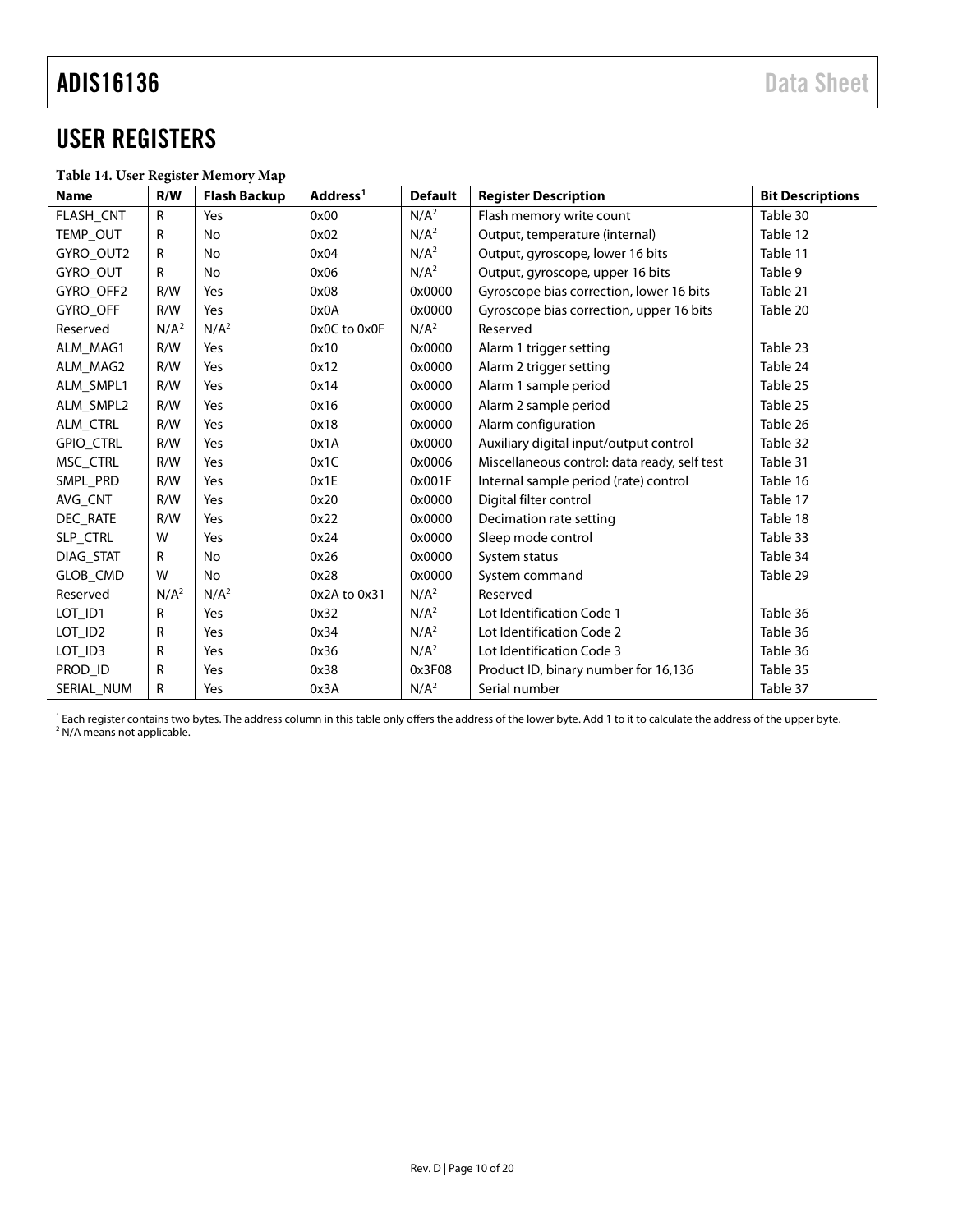### <span id="page-10-0"></span>DIGITAL PROCESSING CONFIGURATION

[Figure 18](#page-11-1) provides a block diagram for the sampling and digital filter stages inside the [ADIS16136.](http://www.analog.com/ADIS16136?doc=ADIS16136.pdf) [Table 15](#page-10-6) provides a summary of registers for sample rate and filter control.

### <span id="page-10-6"></span>**Table 15. Digital Processing Registers**

| <b>Register Name</b> | <b>Address</b> | <b>Description</b>                  |  |
|----------------------|----------------|-------------------------------------|--|
| SMPL PRD             | 0x1E           | Sample rate control                 |  |
| AVG CNT              | 0x20           | Digital filtering and range control |  |
| DEC RATE             | 0x22           | Decimation rate setting             |  |

### <span id="page-10-1"></span>**INTERNAL SAMPLE RATE**

The SMPL\_PRD register in [Table 16](#page-10-4) provides a programmable control for the internal sample rate. Use the following formula to calculate the decimal number for the code to write into this register:

$$
SMPL\_PRD = \frac{32,768}{\{f_s\}} - 1; f_s \le 2048 \text{ SPS}
$$

The factory default setting for SMPL\_PRD sets the internal sample rate to a rate of 1024 SPS; the minimum setting for the SMPL\_PRD register is 0x000F, which results in an internal sample rate of 2048 SPS.

### <span id="page-10-4"></span>**Table 16. SMPL\_PRD Bit Descriptions**

| <b>Bits</b> | <b>Description (Default = 0x001F)</b>       |  |
|-------------|---------------------------------------------|--|
| $[15:0]$    | Clock setting bits; sets $f_s$ in Figure 18 |  |

### <span id="page-10-2"></span>**INPUT CLOCK CONFIGURATION**

Set SMPL\_PRD =  $0x0000$  (DIN =  $0x9F00$ , then DIN =  $0x9E00$ ) to disable the internal clock and enable DIO4/CLKIN as a clock input pin.

### <span id="page-10-3"></span>**DIGITAL FILTERING**

The AVG\_CNT register (see [Table 17\)](#page-10-5) provides user controls for the low-pass filter. This filter contains two cascaded averaging filters that provide a Bartlett window FIR filter response (see [Figure 18\)](#page-11-1). For example, set  $AVG_CNT[7:0] = 0x04$  (DIN = 0xA004) to set each stage to 16 taps. When used with the default sample rate of 1024 SPS, this establishes a −3 dB bandwidth of approximately 24 Hz for this filter.



*Figure 17. Bartlett Window FIR Filter Frequency Response*

<span id="page-10-5"></span>**Table 17. AVG\_CNT Bit Descriptions**

| <b>Bits</b> | Description (Default = 0x0000)                      |  |
|-------------|-----------------------------------------------------|--|
| [15:3]      | Don't care                                          |  |
| [2:0]       | Binary; B variable in Figure 18; maximum = $110(6)$ |  |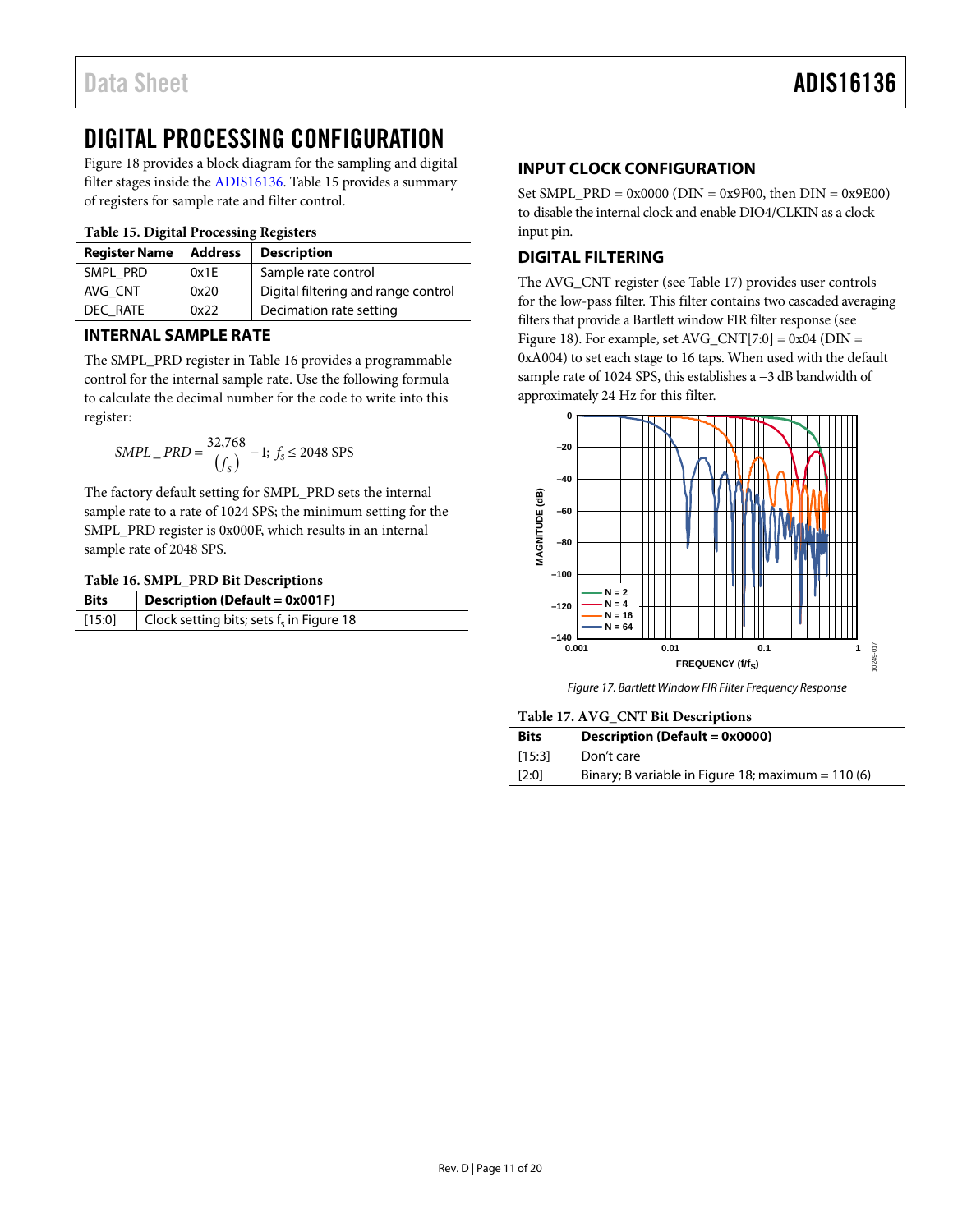### <span id="page-11-0"></span>**AVERAGING/DECIMATION FILTER**

The DEC\_RATE register (se[e Table 18\)](#page-11-2) provides user control for the final filter stage (se[e Figure 18\)](#page-11-1), which averages and decimates the output data. For systems that value lower sample rates, this filter stage provides an opportunity to lower the sample rate while maintaining optimal bias stability performance. The −3 dB bandwidth of this filter stage is approximately one half the output data rate. For example, set  $DEC\_RATE[7:0] = 0x04$ (DIN = 0xA204) to reduce the sample rate by a factor of 16.

When the factory default 1024 SPS sample rate is used, this decimation setting reduces the output data rate to 64 SPS and the sensor bandwidth to approximately 32 Hz.

<span id="page-11-2"></span>

| Table 18. DEC_RATE Bit Descriptions |  |  |
|-------------------------------------|--|--|
|-------------------------------------|--|--|

| <b>Bits</b> | Description (Default = 0x0000)                         |
|-------------|--------------------------------------------------------|
| [15:5]      | Don't care                                             |
| [4:0]       | Binary; D variable in Figure 18; maximum = $10000(16)$ |

<span id="page-11-1"></span>

*Figure 18. Sampling and Frequency Response Block Diagram*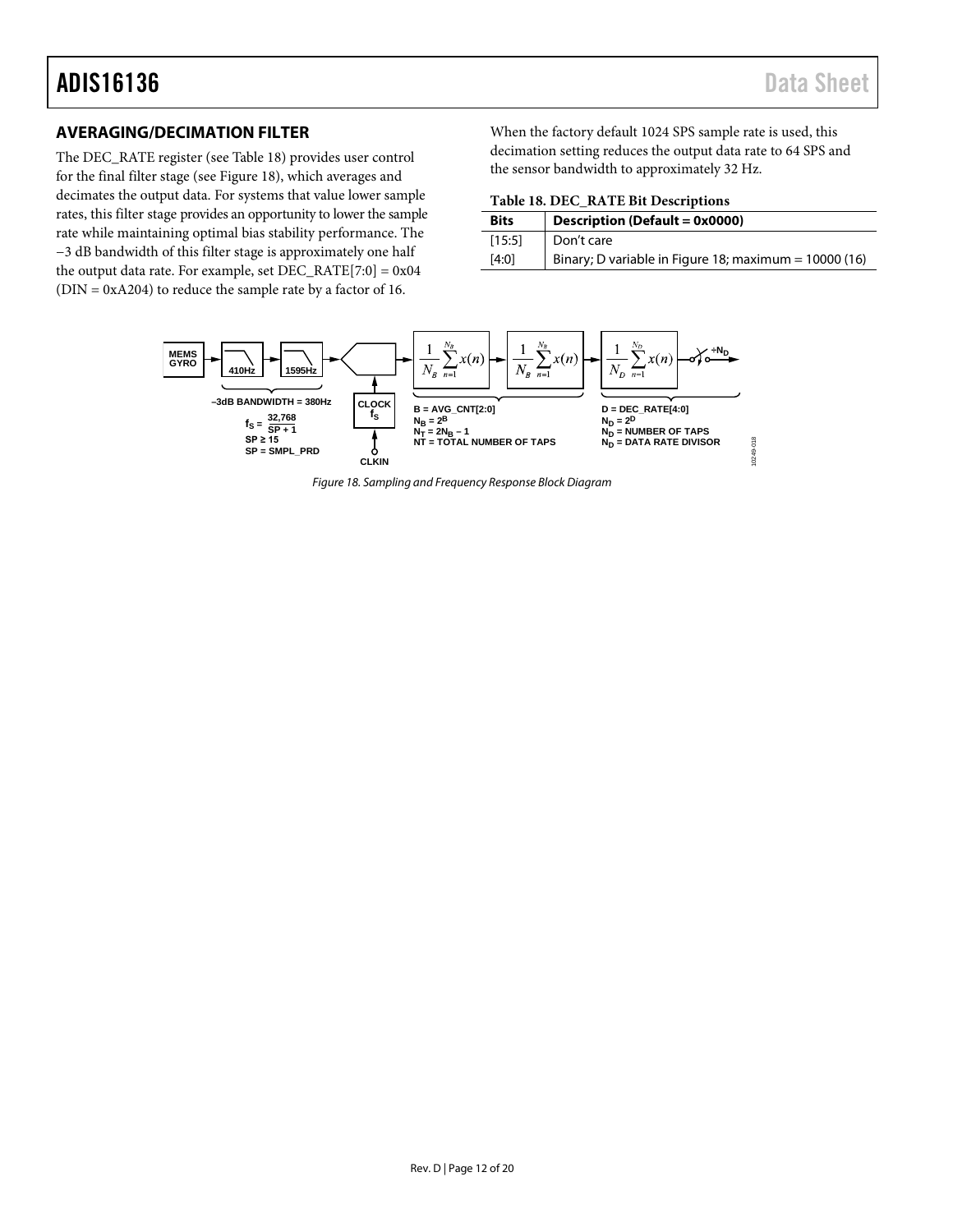### <span id="page-12-0"></span>**CALIBRATION**

The [ADIS16136](http://www.analog.com/ADIS16136?doc=ADIS16136.pdf) factory calibration produces correction formulas for the gyroscope and programs them into the flash memory. [Table 19](#page-12-5) contains a list of user control registers that provide an opportunity for user optimization after installation. [Figure 19](#page-12-6) illustrates the summing function of the sensor's offset correction register.

### <span id="page-12-5"></span>**Table 19. Registers for User Calibration**

| Register        | <b>Address</b> | <b>Description</b>      |  |
|-----------------|----------------|-------------------------|--|
| GYRO OFF2       | 0x08           | Gyroscope bias          |  |
| GYRO OFF        | 0x0A           | Gyroscope bias          |  |
| <b>GLOB CMD</b> | 0x28           | Bias correction command |  |



*Figure 19. Gyroscope Bias Calibration User Controls*

<span id="page-12-6"></span>The factory calibration addresses initial and temperature dependent bias errors in the gyroscopes, but some environmental conditions, such as temperature cycling and mechanical stress on the package, can cause bias shifts in MEMS gyroscope structures. For systems that value absolute bias accuracy, there are two options for optimizing absolute bias accuracy: autonull and manual correction.

### <span id="page-12-1"></span>**AUTOMATIC BIAS CORRECTION (AUTONULL)**

Set GLOB\_CMD $[0] = 1$  (DIN = 0xA801) to start the automatic bias correction (ABC) function, which uses the following internal sequence to calibrate each gyroscope for bias error:

- 1. Wait for a complete output data cycle to complete, which includes the entire average and decimation time in DEC\_RATE.
- 2. Read the output registers of the gyroscope.
- 3. Multiply the measurement by −1 to change its polarity.
- 4. Write the final value into the offset registers.
- 5. Update the flash memory.

The Allan variance curve shown i[n Figure 7](#page-6-1) provides a trade-off between bias accuracy and averaging time. The DEC\_RATE register provides a user control for averaging time when using the ABC function. Set DEC\_RATE $[7:0] = 0x10$  (DIN = 0xA210), which sets the decimation rate to  $65,536$   $(2^{16})$  and provides an averaging time of 64 seconds (65,536  $\div$  1024 SPS) for this function. Next, set GLOB\_CMD $[0] = 1$  (DIN = 0xA801), and keep the platform stable for at least 65 seconds while the gyroscope bias data accumulates.

After this completes, th[e ADIS16136](http://www.analog.com/ADIS16136?doc=ADIS16136.pdf) automatically updates the flash memory. When the ABC function starts, the SPI is not active. The only way to interrupt the ABC function is to remove power or initiate a hardware reset using the  $\overline{RST}$  pin. When using  $DEC\_RATE = 0x0010$ , the 1  $\sigma$  accuracy for this correction is approximately 0.001°/sec for the gyroscope correction factor. See [Table 29](#page-14-5) for more information on GLOB\_CMD.

### <span id="page-12-2"></span>**MANUAL BIAS CORRECTION**

The GYRO\_OFF and GYRO\_OFF2 registers (see [Table 20](#page-12-4) and [Table 21\)](#page-12-3) provide a bias adjustment function for the output of each sensor. GYRO\_OFF has the same format as GYRO\_OUT, and GYRO\_OFF2 has the same format as GYRO\_OUT2.

### <span id="page-12-4"></span>**Table 20. GYRO\_OFF Bit Descriptions**

| <b>Bits</b> | Description (Default = 0x0000)                                         |
|-------------|------------------------------------------------------------------------|
| [15:0]      | Gyroscope offset correction; twos complement,<br>0.018275°/sec per LSB |

### <span id="page-12-3"></span>**Table 21. GYRO\_OFF2 Bit Descriptions**

| <b>Bits</b> | Description (Default = 0x0000)                                                                 |  |  |
|-------------|------------------------------------------------------------------------------------------------|--|--|
| $[15:0]$    | Gyroscope offset correction, finer resolution; uses<br>same format as GYRO_OUT2 (see Table 11) |  |  |

### *Restoring Factory Calibration*

Set GLOB\_CMD $[1] = 1$  (DIN = 0xA802) to execute the factory calibration restore function. This function resets each user calibration register to 0x0000, resets all sensor data to 0, and automatically updates the flash memory within 72 ms. See [Table 29](#page-14-5) for more information on GLOB\_CMD.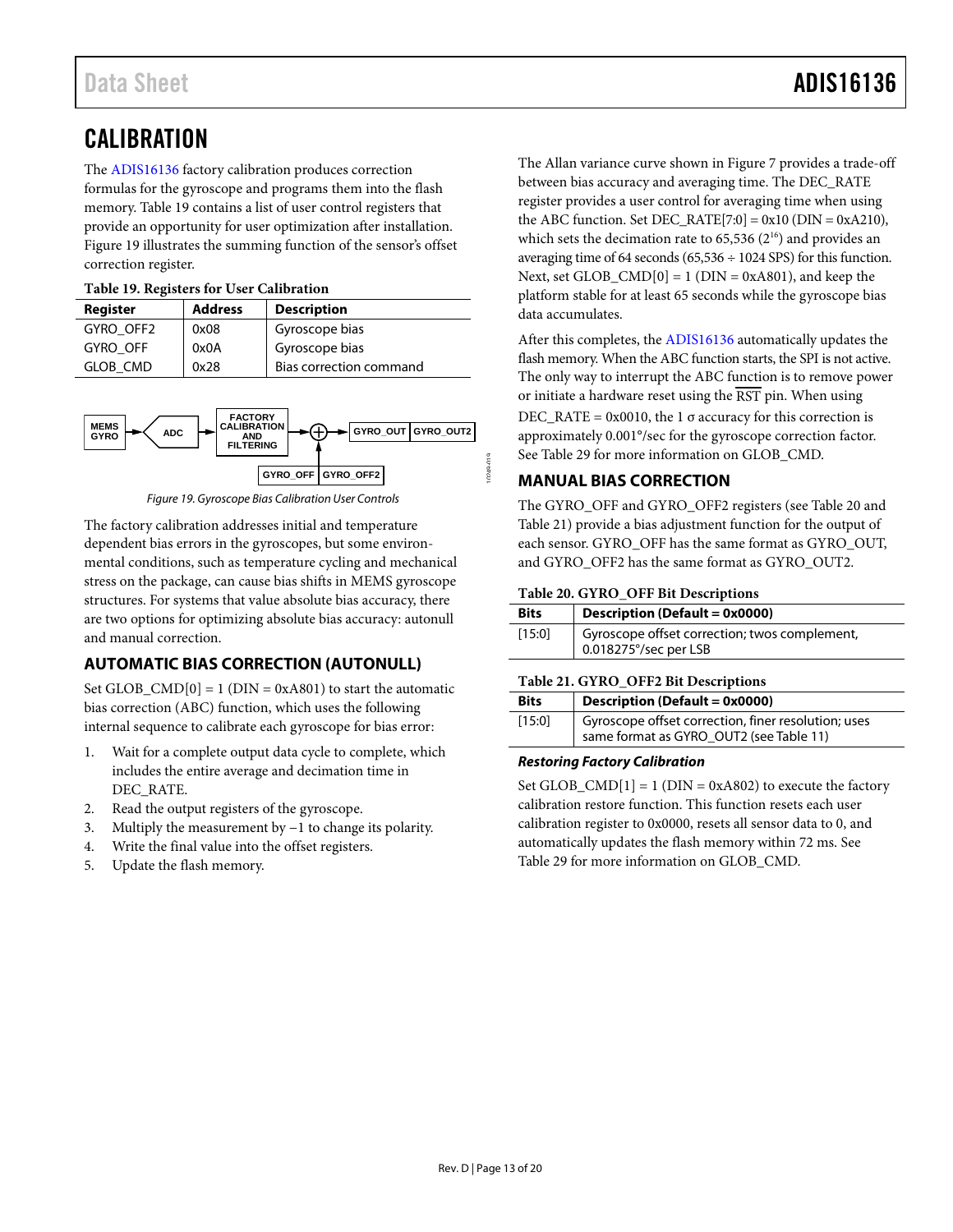### <span id="page-13-0"></span>ALARMS

The alarm function provides monitoring for two independent conditions[. Table 22](#page-13-9) contains a list of registers that provide configuration and control inputs for the alarm function.

### <span id="page-13-9"></span>**Table 22. Registers for Alarm Configuration**

| Register        | <b>Address</b> | <b>Description</b>       |
|-----------------|----------------|--------------------------|
| ALM MAG1        | 0x10           | Alarm 1, trigger setting |
| ALM MAG2        | 0x12           | Alarm 2, trigger setting |
| ALM SMPL1       | 0x14           | Alarm 1, sample period   |
| ALM SMPL2       | 0x16           | Alarm 2, sample period   |
| <b>ALM CTRL</b> | 0x18           | Alarm configuration      |

The ALM\_CTRL register (see [Table 26\)](#page-13-7) provides data source selection (Bits[15:8]), static/dynamic setting for each alarm (Bits[7:6]), trigger polarity (Bits[5:4]), data source filtering (Bit 3), and an alarm indicator signal (Bits[2:0]).

### <span id="page-13-1"></span>**STATIC ALARM USE**

The static alarms setting compares the data source selection (ALM\_CTRL[15:8]) with the values in the ALM\_MAGx registers in [Table 23](#page-13-4) and [Table 24.](#page-13-5) The data format in these registers matches the format of the data selection in ALM\_CTRL[15:8]. ALM\_CTRL[5:4] provide polarity settings. See [Table 27](#page-13-10) for a static alarm configuration example.

### <span id="page-13-4"></span>**Table 23. ALM\_MAG1 Bit Descriptions**

| <b>Bits</b> | <b>Description (Default = 0x0000)</b>                                |
|-------------|----------------------------------------------------------------------|
| [15:0]      | Threshold setting; matches format of the<br>ALM CTRL[11:8] selection |

### <span id="page-13-5"></span>**Table 24. ALM\_MAG2 Bit Descriptions**

<span id="page-13-8"></span>

| <b>Bits</b> | <b>Description (Default = 0x0000)</b>                                     |  |  |
|-------------|---------------------------------------------------------------------------|--|--|
| [15:0]      | Threshold setting; matches for format of the<br>ALM_CTRL[15:12] selection |  |  |

### <span id="page-13-2"></span>**DYNAMIC ALARM USE**

The dynamic alarm setting monitors the data selection for a rate-of-change comparison. The rate of change is represented by the magnitude in the ALM\_MAGx registers over the time represented by the number of samples in the ALM\_SMPLx register (se[e Table 25\)](#page-13-6). Se[e Table 27](#page-13-10) for a dynamic alarm configuration example.

<span id="page-13-6"></span>

|  | Table 25. ALM_SMPL1, ALM_SMPL2 Bit Descriptions |
|--|-------------------------------------------------|
|  |                                                 |

| <b>Bits</b> | Description (Default = 0x0000)                          |  |
|-------------|---------------------------------------------------------|--|
| [15:8]      | Not used                                                |  |
| $[7:0]$     | Binary, number of samples (both $0x00$ and $0x01 = 1$ ) |  |
|             |                                                         |  |

### <span id="page-13-3"></span>**ALARM REPORTING**

DIAG\_STAT[9:8] provide error flags that indicate an alarm condition. ALM\_CTRL[2:0] provide controls for a hardware indicator using DIO1 or DIO2.

| <b>Bits</b> | Description (Default = 0x0000)                   |  |  |
|-------------|--------------------------------------------------|--|--|
| [15:12]     | Alarm 2 source selection                         |  |  |
|             | $0000 =$ disable                                 |  |  |
|             | 0001 = GYRO_OUT (does not include GYRO_OUT2)     |  |  |
|             | $0010 = TEMP$ OUT                                |  |  |
|             | $0011 = DIAG$ STAT                               |  |  |
| [11:8]      | Alarm 1 source selection (same as Alarm 2)       |  |  |
| 7           | Rate-of-change enable for Alarm 2                |  |  |
|             | $(1 =$ rate of change, $0 =$ static level)       |  |  |
| 6           | Rate-of-change enable for Alarm 1                |  |  |
|             | $(1 =$ rate of change, $0 =$ static level)       |  |  |
| 5           | Comparison polarity for Alarm 2                  |  |  |
|             | (1 specifies > ALM_MAG2, 0 specifies < ALM_MAG2) |  |  |
| 4           | Comparison polarity for Alarm 1                  |  |  |
|             | (1 specifies > ALM_MAG1, 0 specifies < ALM_MAG1) |  |  |
| 3           | Comparison data filter setting <sup>1</sup>      |  |  |
|             | $(1 = Bartlett filter, 0 = no filtering)$        |  |  |
| 2           | Alarm output enable                              |  |  |
|             | $(1 = enabled, 0 = disabled)$                    |  |  |
| 1           | Alarm output polarity                            |  |  |
|             | $(1 = active high, 0 = active low)$              |  |  |
| 0           | Alarm output line select                         |  |  |
|             | $(1 = DIO2, 0 = DIO1)$                           |  |  |
|             |                                                  |  |  |

<span id="page-13-7"></span>**Table 26. ALM\_CTRL Bit Descriptions**

Filtering applies to GYRO\_OUT only.

### *Alarm Example*

[Table 27](#page-13-10) offers an example that configures Alarm 1 to trigger when filtered GYRO\_OUT data drops below 50°/sec and Alarm 2 to trigger when filtered GYRO\_OUT data changes by more than 50°/sec over a 100 ms period, or 500°/sec<sup>2</sup>. The filter setting helps reduce false triggers from noise and refine the accuracy of the trigger points. The ALM\_SMPL2 setting of 102 samples provides a comparison period that is 99.6 ms for an internal sample rate of 1024 SPS. There is no need to program ALM\_SMPL1 because Alarm 1 is a static alarm in this example.

### <span id="page-13-10"></span>**Table 27. Alarm Configuration Example 1**

| <b>DIN</b> | <b>Description</b>                        |
|------------|-------------------------------------------|
| 0x9911.    | ALM $CTR = 0x11AF$                        |
| 0x98AF     | Alarm 2: dynamic; ∆GYRO OUT               |
|            | $(\Delta time, ALM, SMPL2) > ALM, MAG2)$  |
|            | Alarm 1: static; GYRO OUT < ALM MAG1      |
|            | use filtered data source for comparison   |
|            | DIO2 output indicator, positive polarity  |
| 0x930A.    | ALM $MAG2 = 0x0AAF$ , $(+50^{\circ}/sec)$ |
| 0x92AF     |                                           |
| 0x910A.    | ALM $MAG1 = 0x0AAF$ , $(+50^{\circ}/sec)$ |
| 0x90AF     |                                           |
| 0x9666     | ALM_SMPL2[7:0] = $0x66$ , (102 samples)   |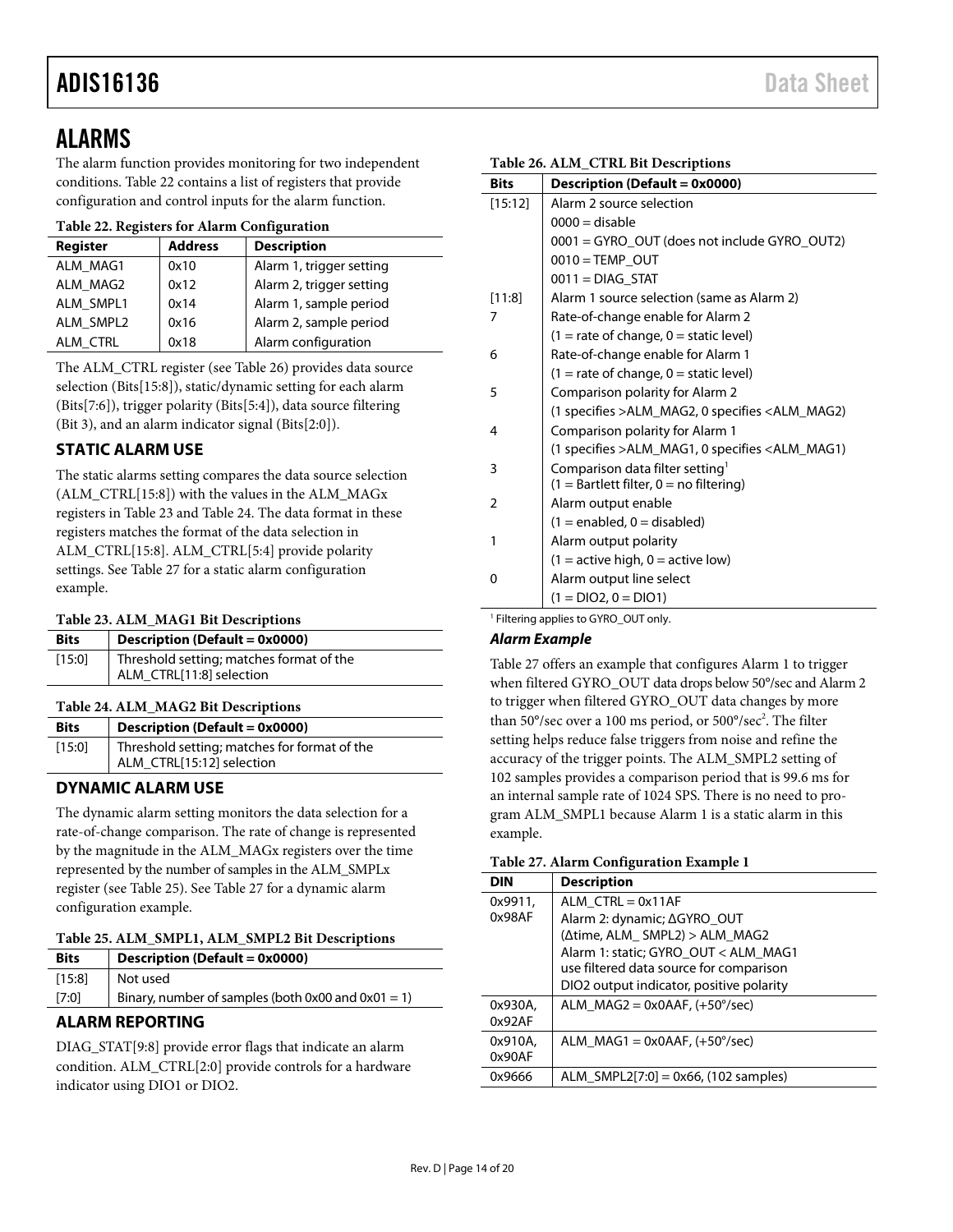### <span id="page-14-0"></span>SYSTEM CONTROLS

The [ADIS16136](http://www.analog.com/ADIS16136?doc=ADIS16136.pdf) provides a number of system level controls for managing its operation using the registers listed in [Table 28.](#page-14-6)

### <span id="page-14-6"></span>**Table 28. System Tool Registers**

| <b>Register Name</b> | <b>Address</b> | <b>Description</b>                 |  |
|----------------------|----------------|------------------------------------|--|
| <b>GPIO CTRL</b>     | 0x1A           | General-purpose I/O control        |  |
| MSC CTRL             | 0x1C           | Self test, calibration, data ready |  |
| SLP_CTRL             | 0x24           | Sleep mode control                 |  |
| DIAG STAT            | 0x26           | Error flags                        |  |
| <b>GLOB CMD</b>      | 0x28           | Single command functions           |  |
| LOT ID1              | 0x32           | Lot Identification Code 1          |  |
| LOT ID <sub>2</sub>  | 0x34           | Lot Identification Code 2          |  |
| LOT_ID3              | 0x36           | Lot Identification Code 3          |  |
| PROD ID              | 0x38           | Product identification             |  |
| SERIAL NUM           | 0x3A           | Serial number                      |  |

### <span id="page-14-1"></span>**GLOBAL COMMANDS**

The GLOB\_CMD register (see [Table 29\)](#page-14-5) provides trigger bits for several operations. Write 1 to the appropriate bit in GLOB\_CMD to start a function. After the function completes, the bit restores to 0.

### *Software Reset*

Set GLOB\_CMD[7] = 1 ( $DIN = 0xA880$ ) to reset the operation, which removes all data, initializes all registers from their flash settings, and starts data collection. This function provides a firmware alternative to the  $\overline{\text{RST}}$  line (se[e Table 5,](#page-5-2) Pin 8).

| <b>Bits</b>    | Description (Default = 0x0000) | Execution Time <sup>1</sup> |
|----------------|--------------------------------|-----------------------------|
| [15:8]         | Not used                       | N/A                         |
|                | Software reset                 | 70 ms                       |
| [6:4]          | Not used                       | N/A                         |
| 3              | Flash update                   | 70 ms                       |
| $\overline{2}$ | Not used                       | N/A                         |
| $\mathbf{1}$   | Factory calibration restore    | 71 ms                       |
| O              | Automatic bias correction      | N/A <sup>2</sup>            |

#### <span id="page-14-5"></span>**Table 29. GLOB\_CMD Bit Descriptions**

 $<sup>1</sup>$  N/A in this column means not applicable.</sup>

<sup>2</sup> Execution time is based on SMPL\_PRD and DEC\_RATE settings. This starts at the next data ready pulse, restarts the decimation cycle, and then writes to the flash (70 ms) after completing a decimation cycle. With respect to [Figure 18,](#page-11-1) the decimation cycle time =  $N_D$  ÷ f<sub>s</sub>.

### <span id="page-14-2"></span>**MEMORY MANAGEMENT**

The data retention of the flash memory depends on the temperature, as shown i[n Figure 20.](#page-14-7) The FLASH\_CNT register (see [Table 30\)](#page-14-4) provides a 16-bit counter that helps track the number of write cycles to the nonvolatile flash memory, which helps the user manage against the endurance rating. The flash updates every time any of the following bits are set to 1: GLOB\_CMD[3], GLOB\_CMD[1], and GLOB\_CMD[0].

#### <span id="page-14-4"></span>**Table 30. FLASH\_CNT Bit Descriptions**

| .           |                                         |  |
|-------------|-----------------------------------------|--|
| <b>Bits</b> | Description)                            |  |
| [15:0]      | Binary counter; number of flash updates |  |
|             |                                         |  |



### <span id="page-14-7"></span>*Checksum Test*

Set MSC\_CTRL[11] = 1 (DIN = 0x9D08) to perform a checksum verification of the internal program memory. This takes a summation of the internal program memory and compares it with the original summation value for the same locations (from factory configuration). Check the results in the DIAG\_STAT register (see [Table 34\)](#page-15-6).  $DIAG\_STAT[6] = 0$  if the sum matches the correct value and 1 if it does not. Make sure that the power supply is within specification for the entire 21 ms that this function takes to complete.

### <span id="page-14-3"></span>**GENERAL-PURPOSE INPUT/OUTPUT**

There are four general-purpose I/O lines, DIO1, DIO2, DIO3, and DIO4/CLKIN that provide a number of useful functions. The MSC\_CTRL[2:0] bits (se[e Table 31\)](#page-15-4) control the data ready configuration and have the highest priority for setting either DIO1 or DIO2 (but not both). The ALM\_CTRL[2:0] control bits (se[e Table 26\)](#page-13-7) provide the alarm indicator configuration control and have the second highest priority for DIO1 or DIO2. When DIO1 and DIO2 are not in use as either data ready or alarm indicator signals, the GPIO\_CTRL register (se[e Table 32\)](#page-15-3) provides the control and data bits for them, together with the DIO3 and DIO4 lines.

### *Data Ready Input/Output Indicator*

The factory default setting for MSC\_CTRL[2:0] is 110, which configures DIO1 as a positive data ready indicator signal. A common option for this function is MSC  $\text{CTRL}[2:0] = 100$  $(DIN = 0x9C04)$ , which changes data ready to a negative polarity for processors that provide only negative triggered interrupt pins. The pulse width is between 100 μs and 200 μs over all conditions.

### *Example Input/Output Configuration*

For example, set GPIO\_CTRL $[7:0] = 0x02$  (DIN = 0x9A02) to set DIO1 as an input and DIO2 as an output. Then, set GPIO\_CTRL[15:8] =  $0x02$  (DIN =  $0x9B02$ ) to set DIO2 in a high output state. Monitor DIO1 by reading GPIO\_CTRL[8]  $DIN = 0x1B00$ ).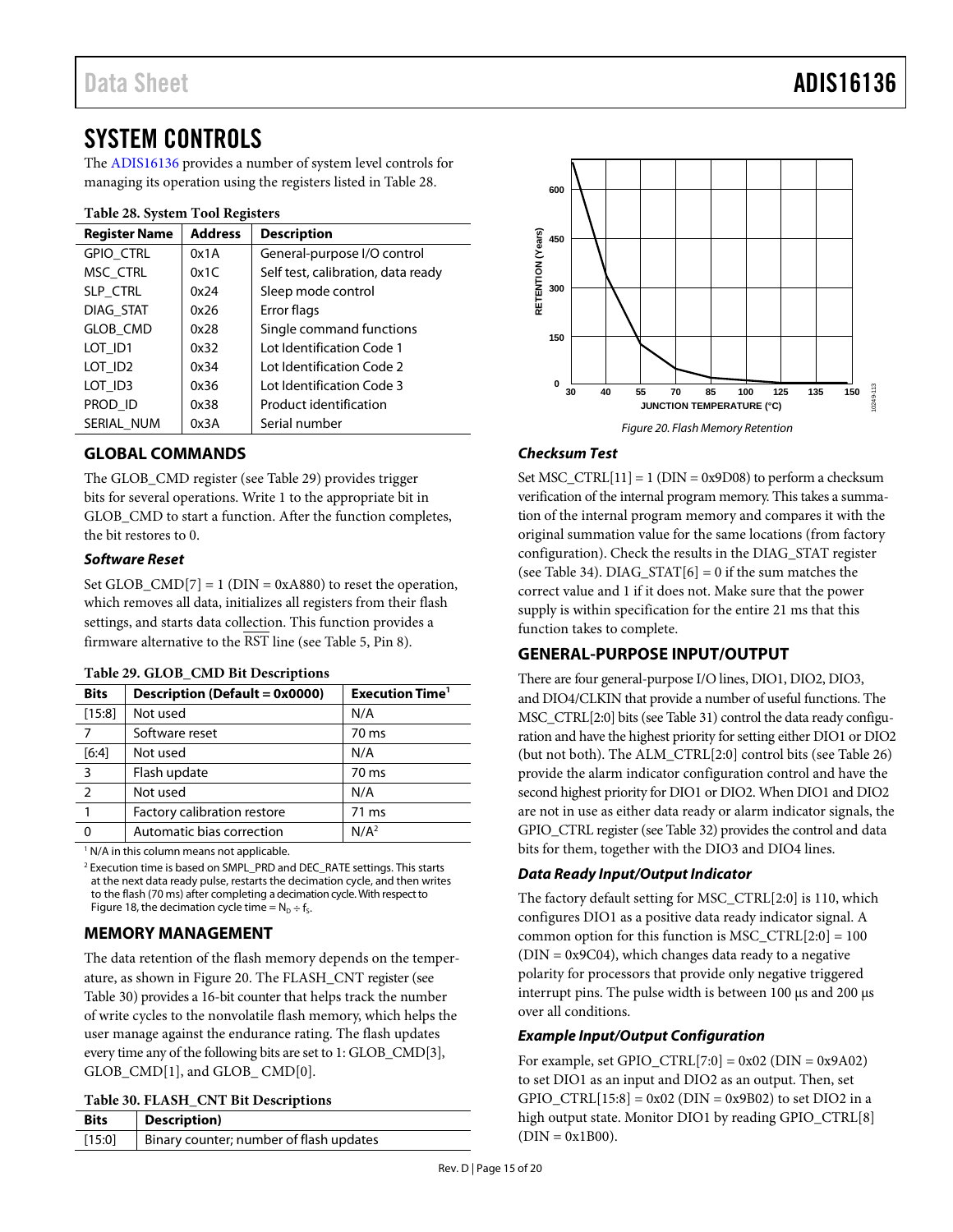### <span id="page-15-4"></span>**Table 31. MSC\_CTRL Bit Descriptions**

| <b>Bits</b> | <b>Description (Default = 0x0006)</b>                 |  |
|-------------|-------------------------------------------------------|--|
| [15:12]     | Not used                                              |  |
| 11          | Memory test (cleared upon completion)                 |  |
|             | $(1 =$ enabled, 0 = disabled)                         |  |
| 10          | Automatic self test (cleared upon completion)         |  |
|             | $(1 = enabled, 0 = disabled)$                         |  |
| [9:8]       | Do not use, always set both bits to zero.             |  |
| 7           | Disable sensor compensation                           |  |
|             | $(1 =$ disable compensation, 0 = enable compensation) |  |
| $[6:3]$     | Not used                                              |  |
| 2           | Data ready enable                                     |  |
|             | $(1 =$ enabled, $0 =$ disabled)                       |  |
| 1           | Data ready polarity                                   |  |
|             | $(1 =$ active high, $0 =$ active low)                 |  |
| ი           | Data ready line select                                |  |
|             | $(1 = DIO2, 0 = DIO1)$                                |  |

#### <span id="page-15-3"></span>**Table 32. GPIO\_CTRL Bit Descriptions**

| <b>Bits</b>   | <b>Description (Default = 0x0000)</b>               |
|---------------|-----------------------------------------------------|
| [15:12]       | Don't care                                          |
| 11            | General-Purpose I/O Line 4 (DIO4) data level        |
| 10            | General-Purpose I/O Line 3 (DIO3) data level        |
| 9             | General-Purpose I/O Line 2 (DIO2) data level        |
| 8             | General-Purpose I/O Line 1 (DIO1) data level        |
| $[7:4]$       | Don't care                                          |
| 3             | General-Purpose I/O Line 2 (DIO2) direction control |
|               | $(1 = output, 0 = input)$                           |
| $\mathcal{P}$ | General-Purpose I/O Line 1 (DIO1) direction control |
|               | $(1 = output, 0 = input)$                           |
| 1             | General-Purpose I/O Line 2 (DIO2) direction control |
|               | $(1 = output, 0 = input)$                           |
| 0             | General-Purpose I/O Line 1 (DIO1) direction control |
|               | $(1 = output, 0 = input)$                           |

### <span id="page-15-0"></span>**AUTOMATIC SELF TEST**

The MSC\_CTRL bits (see [Table 31\)](#page-15-4) provide an automatic self test function that helps verify the mechanical integrity of the MEMS structure, along with the basic function of the signal processing circuit. When enabled, the self test applies an electrostatic force to MEMS structure, which causes it to move in a manner that simulates its response to actual rotation. Set  $MSC_CTRL[10] = 1$  (DIN = 0x9D04) to run the automatic self test routine, which reports a pass/fail result in DIAG\_STAT[5]. MSC\_CTRL[10] resets itself to 0 after completing this routine. This process takes approximately 245 ms.

### <span id="page-15-1"></span>**POWER MANAGEMENT**

The SLP\_CTRL register (se[e Table 33\)](#page-15-5) provides two different sleep modes for system level management: normal and timed. Set SLP\_CTRL[7:0] =  $0xFF$  (DIN =  $0xA4FF$ ) to start normal sleep mode. To awaken the device from sleep mode, use one of the following options to restore normal operation: assert CS from high to low, pulse RST low, then high again, or cycle the power. Use SLP\_CTRL[7:0] to put the device into sleep mode for a specified period. For example, SLP\_CTRL[7:0] =  $0x64$  (DIN =  $0xA464$ ) puts th[e ADIS16136](http://www.analog.com/ADIS16136?doc=ADIS16136.pdf) to sleep for 50 sec.

#### <span id="page-15-5"></span>**Table 33. SLP\_CTRL Bit Descriptions**

| <b>Description</b>                                      |
|---------------------------------------------------------|
| Not used                                                |
| 0xFF: normal sleep mode                                 |
| 0x00 to 0xFE: programmable sleep time bits; 0.5 sec/LSB |
|                                                         |

### <span id="page-15-2"></span>**STATUS**

The DIAG\_STAT register (see [Table 34\)](#page-15-6) provides error flags for a number of functions. Each flag uses a 1 to indicate an error condition and a 0 to indicate a normal condition. Reading this register provides access to the status of each flag and resets all of the bits to 0 for monitoring future operation. If the error condition remains, the error flag returns to 1 at the conclusion of the next sample cycle. The SPI communication error flag in DIAG\_STAT[3] indicates that the number of SCLKs in a SPI sequence did not equal a multiple of 16 SCLKs.

#### <span id="page-15-6"></span>**Table 34. DIAG\_STAT Bit Descriptions**

| <b>Bits</b>             | Description (Default = 0x0000)                                       |
|-------------------------|----------------------------------------------------------------------|
| [15:10]                 | Not used                                                             |
| 9                       | Alarm 2 status (1 = active, 0 = inactive)                            |
| 8                       | Alarm 1 status (1 = active, 0 = inactive)                            |
| $\overline{7}$          | Not used                                                             |
| 6                       | Flash test, checksum flag $(1 = \text{fail}, 0 = \text{pass})$       |
| 5                       | Self test diagnostic error flag $(1 = \text{fail}, 0 = \text{pass})$ |
| $\overline{4}$          | Sensor over range $(1 = over range, 0 = normal)$                     |
| $\overline{\mathbf{3}}$ | SPI communication failure ( $1 = \text{fail}, 0 = \text{pass}$ )     |
| $\overline{2}$          | Flash update failure $(1 = \text{fail}, 0 = \text{pass})$            |
| [1:0]                   | Not used                                                             |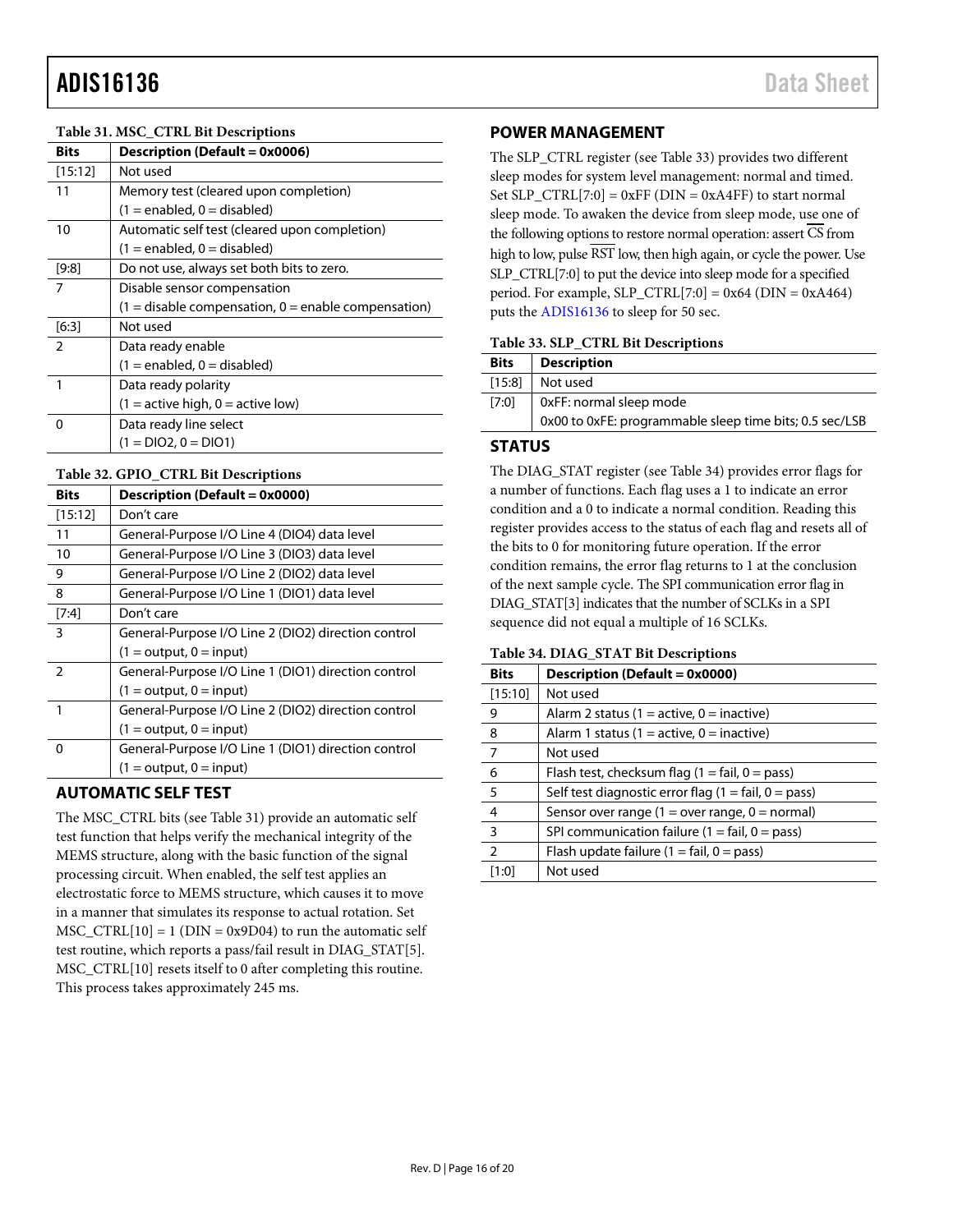### <span id="page-16-0"></span>**PRODUCT IDENTIFICATION**

The PROD\_ID register (see [Table 35\)](#page-16-2) contains 0x3F08, which is the hexadecimal equivalent of 16,136. The LOT\_ID1, LOT\_ID2, and LOT\_ID3 registers (see [Table 36\)](#page-16-1) provide manufacturing lot information. The SERIAL\_NUM register (see [Table 37\)](#page-16-3) contains a binary number that represents the serial number on the device label and is lot specific.

### <span id="page-16-2"></span>**Table 35. PROD\_ID Bit Descriptions**

<span id="page-16-1"></span>

| <b>Bits</b>                                          | <b>Description</b>                        |  |
|------------------------------------------------------|-------------------------------------------|--|
| [15:0]                                               | Product identification = $0x3F08(16,136)$ |  |
| Table 36. LOT_ID1, LOT_ID2, LOT_ID3 Bit Descriptions |                                           |  |
| <b>Bits</b>                                          | <b>Description</b>                        |  |
| [15:0]                                               | Lot identification, binary code           |  |
| T.L. 27 CEDIAI MIIM DA D.                            |                                           |  |

#### <span id="page-16-3"></span>**Table 37. SERIAL\_NUM Bit Descriptions**

| <b>Bits</b> | <b>Description</b>                |
|-------------|-----------------------------------|
|             | $[15:14]$ Not used                |
| [13:0]      | Serial number, 1 to 9999 (0x270F) |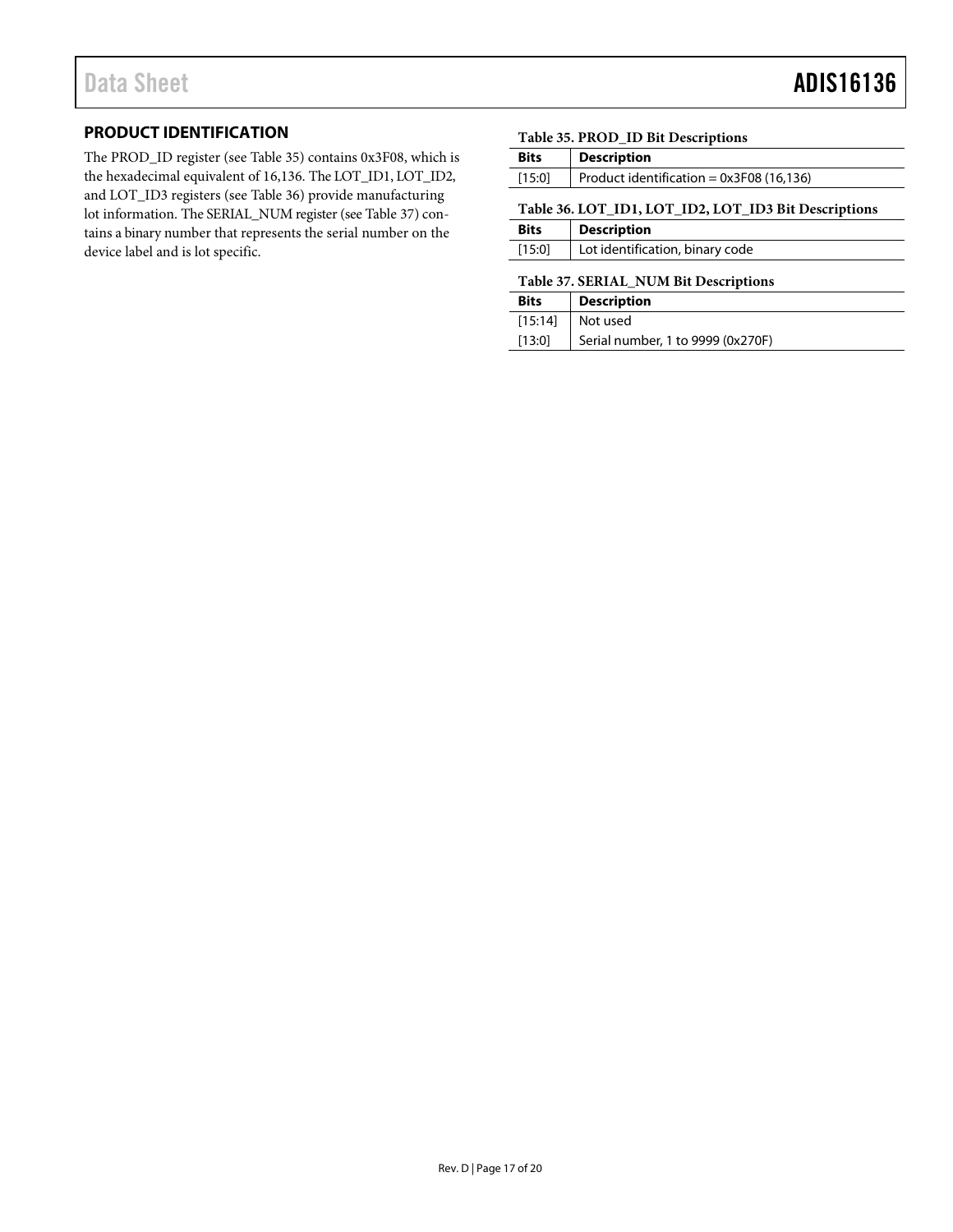### <span id="page-17-0"></span>APPLICATIONS INFORMATION **POWER SUPPLY CONSIDERATIONS**

<span id="page-17-1"></span>The [ADIS16136](http://www.analog.com/ADIS16136?doc=ADIS16136.pdf) includes 12 µF of capacitance across the VDD and GND pins. This capacitance presents low input impedance for power supplies that have fast rise times. The internal power regulator waits for a valid input supply voltage, and then goes through a start-up process that draws an elevated current (~400 mA) for approximately 1.5 ms. This transient current occurs approximately 125 ms after VDD reaches a valid level. This regulation circuit also provides a constant power load, which results in a load that has a negative dynamic resistance. [Figure 21](#page-17-3) provides a graphical relationship between the supply current and voltage for systems that need to account for this type of load when designing supply feedback loops.



### <span id="page-17-3"></span><span id="page-17-2"></span>**PROTOTYPE INTERFACE BOARD**

The [ADIS16IMU1/PCBZ](http://www.analog.com/ADIS16IMU1/PCBZ?doc=ADIS16136.pdf) (sold separately) provides a breakout board function for th[e ADIS16136AMLZ.](http://www.analog.com/ADIS16136AMLZ?doc=ADIS16136.pdf) This interface PCB provides larger connectors than the [ADIS16136AMLZ,](http://www.analog.com/ADIS16136AMLZ?doc=ADIS16136.pdf) which results in a simpler connection with a SPI-compatible processor board. It also provides four tapped M2 holes for attachment of the [ADIS16136AMLZ](http://www.analog.com/ADIS16136AMLZ?doc=ADIS16136.pdf) to the breakout board and four holes (machine screw size M2.5 or No. 4) for mounting the breakout board to a solid structure. J1 is dual-row, 2 mm (pitch) connector that works with 1 mm ribbon cable systems.

[Figure 22](#page-17-4) provides the top level view of the interface board. Install the [ADIS16136AMLZ](http://www.analog.com/ADIS16136AMLZ?doc=ADIS16136.pdf) onto this board using the silk pattern as an orientation guide[. Figure 23](#page-17-5) provides the pin assignments for J1 that match th[e ADIS16136AMLZ](http://www.analog.com/ADIS16136AMLZ?doc=ADIS16136.pdf) pin functions, which are listed i[n Table 5.](#page-5-2) The [ADIS16136](http://www.analog.com/ADIS16136?doc=ADIS16136.pdf) does not require external capacitors for normal operation; therefore, the interface printed circuit board (PCB) does not use the C1 and C2 pads.



<span id="page-17-4"></span>*Figure 22. Physical Diagram for th[e ADIS16IMU1/PCBZ](http://www.analog.com/ADIS16IMU1/PCBZ?doc=ADIS16136.pdf)*

| J1                     |                |              |                  |          |
|------------------------|----------------|--------------|------------------|----------|
| <b>RST</b>             | 1              | $\mathbf{2}$ | <b>SCLK</b>      |          |
| $\overline{\text{cs}}$ | 3              |              | <b>DOUT</b>      |          |
| <b>DNC</b>             | 5              | 6            | DIN              |          |
| GND                    | $\overline{7}$ | 8            | <b>GND</b>       |          |
| <b>GND</b>             | 9              | 10           | VDD              |          |
| VDD                    | 11             | 12           | VDD              |          |
| DIO1                   | 13             | 14           | DIO <sub>2</sub> |          |
| DIO3                   | 15             | 16           | DIO <sub>4</sub> | 0249-021 |
|                        |                |              |                  |          |

<span id="page-17-5"></span>*Figure 23. J1 Pin Assignments*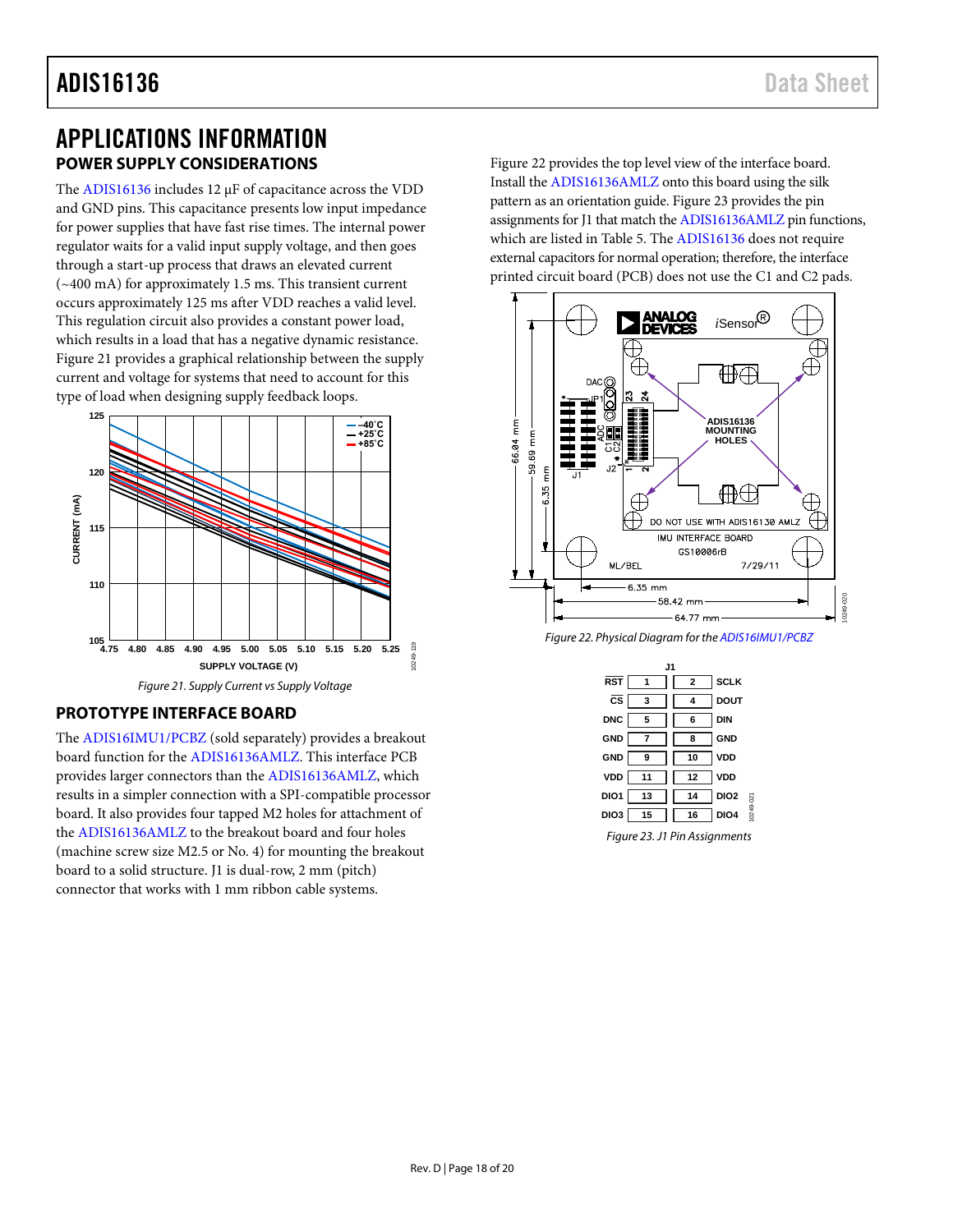### Data Sheet **ADIS16136**

10249-023

D<sub>23</sub>

### <span id="page-18-0"></span>**INSTALLATION TIPS**

[Figure 24](#page-18-1) an[d Figure 25](#page-18-2) provide the mechanical design information used for th[e ADIS16IMU1/PCBZ.](http://www.analog.com/ADIS16IMU1/PCBZ?doc=ADIS16136.pdf) Use these figures when implementing a connector-down approach, where the mating connector and the [ADIS16136AMLZ](http://www.analog.com/ADIS16136AMLZ?doc=ADIS16136.pdf) are on the same surface. When designing a connector-up system, use the mounting holes shown i[n Figure 24](#page-18-1) as a guide in designing the bulkhead mounting system, and us[e Figure 25](#page-18-2) as a guide in developing the mating connector interface on a flexible circuit or other connector system. The mating connector pattern in [Figure 25](#page-18-2) assumes the use of the Samtec CLM-112-02 series of connectors.



<span id="page-18-1"></span>

<span id="page-18-2"></span>*Figure 25. Suggested Layout and Mechanical Design for the Mating Connector*